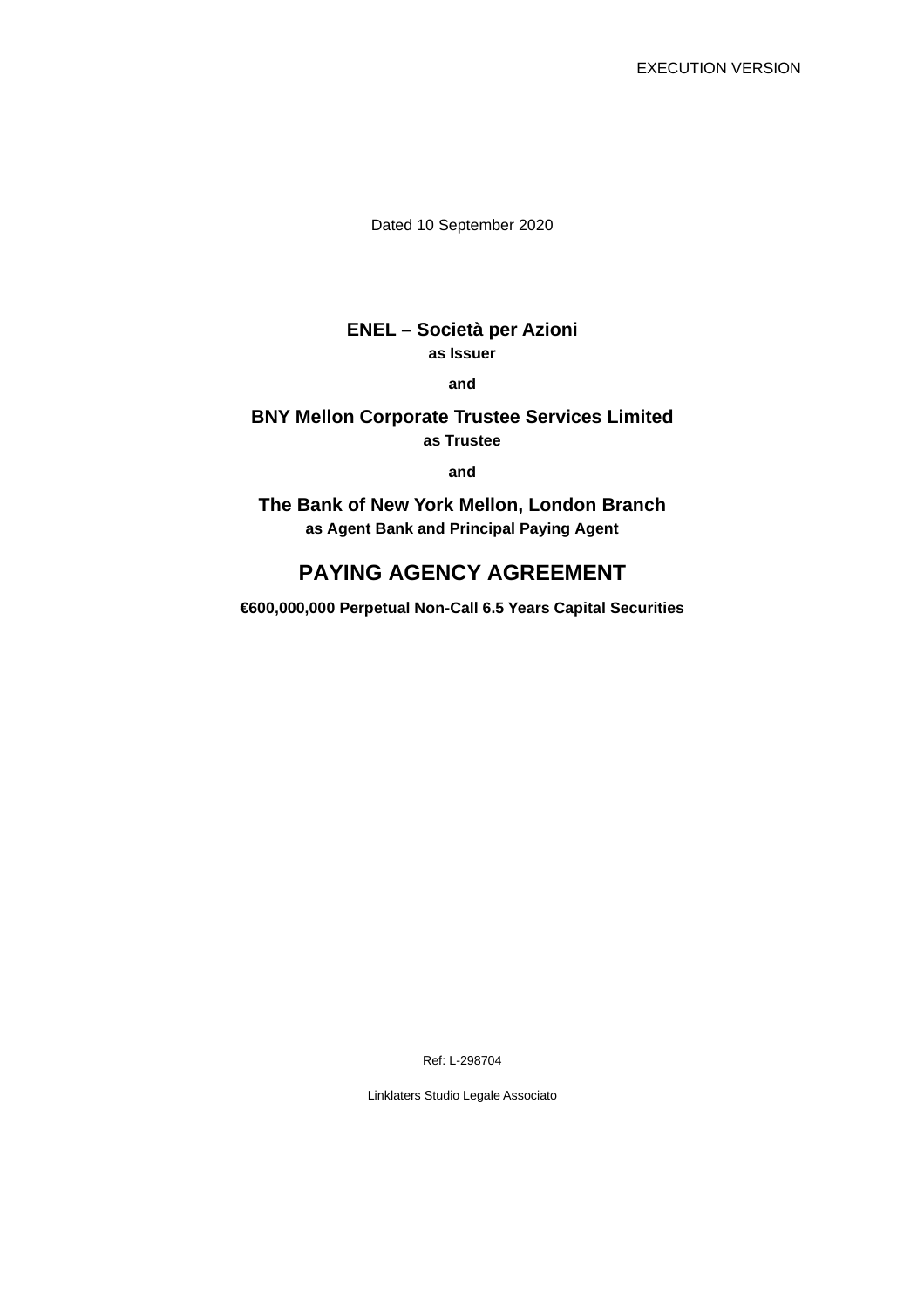|              | <b>Contents</b><br>Page                                                           |  |  |
|--------------|-----------------------------------------------------------------------------------|--|--|
| 1            |                                                                                   |  |  |
| $\mathbf{2}$ |                                                                                   |  |  |
| 3            |                                                                                   |  |  |
| 4            |                                                                                   |  |  |
| 5            |                                                                                   |  |  |
| 6            |                                                                                   |  |  |
| 7            |                                                                                   |  |  |
| 8            |                                                                                   |  |  |
| 9            |                                                                                   |  |  |
| 10           |                                                                                   |  |  |
| 11           | Notice in Connection with Optional Redemption and Early Redemption  10            |  |  |
| 12           |                                                                                   |  |  |
| 13           |                                                                                   |  |  |
| 14           | Issue of Replacement Securities, Coupons and Talons and Further Coupon Sheets. 11 |  |  |
| 15           |                                                                                   |  |  |
| 16           | Copies of the Trust Deed and this Agreement Available for Inspection  14          |  |  |
| 17           |                                                                                   |  |  |
| 18           |                                                                                   |  |  |
| 19           |                                                                                   |  |  |
| 20           |                                                                                   |  |  |
| 21           |                                                                                   |  |  |
| 22           |                                                                                   |  |  |
| 23           |                                                                                   |  |  |
| 24           |                                                                                   |  |  |
| 25           |                                                                                   |  |  |
| 26           |                                                                                   |  |  |
| 27           |                                                                                   |  |  |

# **Table of Contents**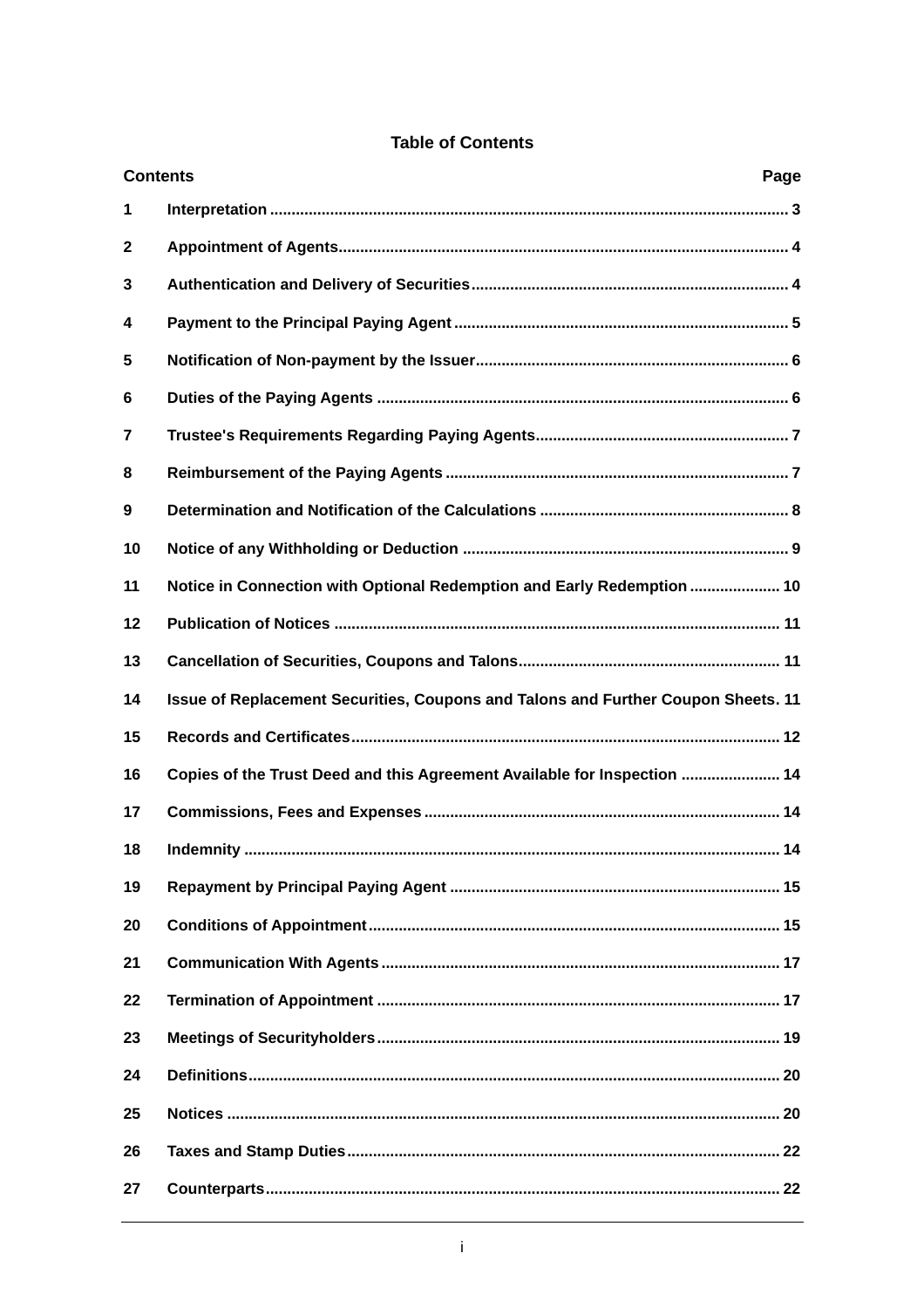| 29 |  |  |
|----|--|--|
|    |  |  |
|    |  |  |
|    |  |  |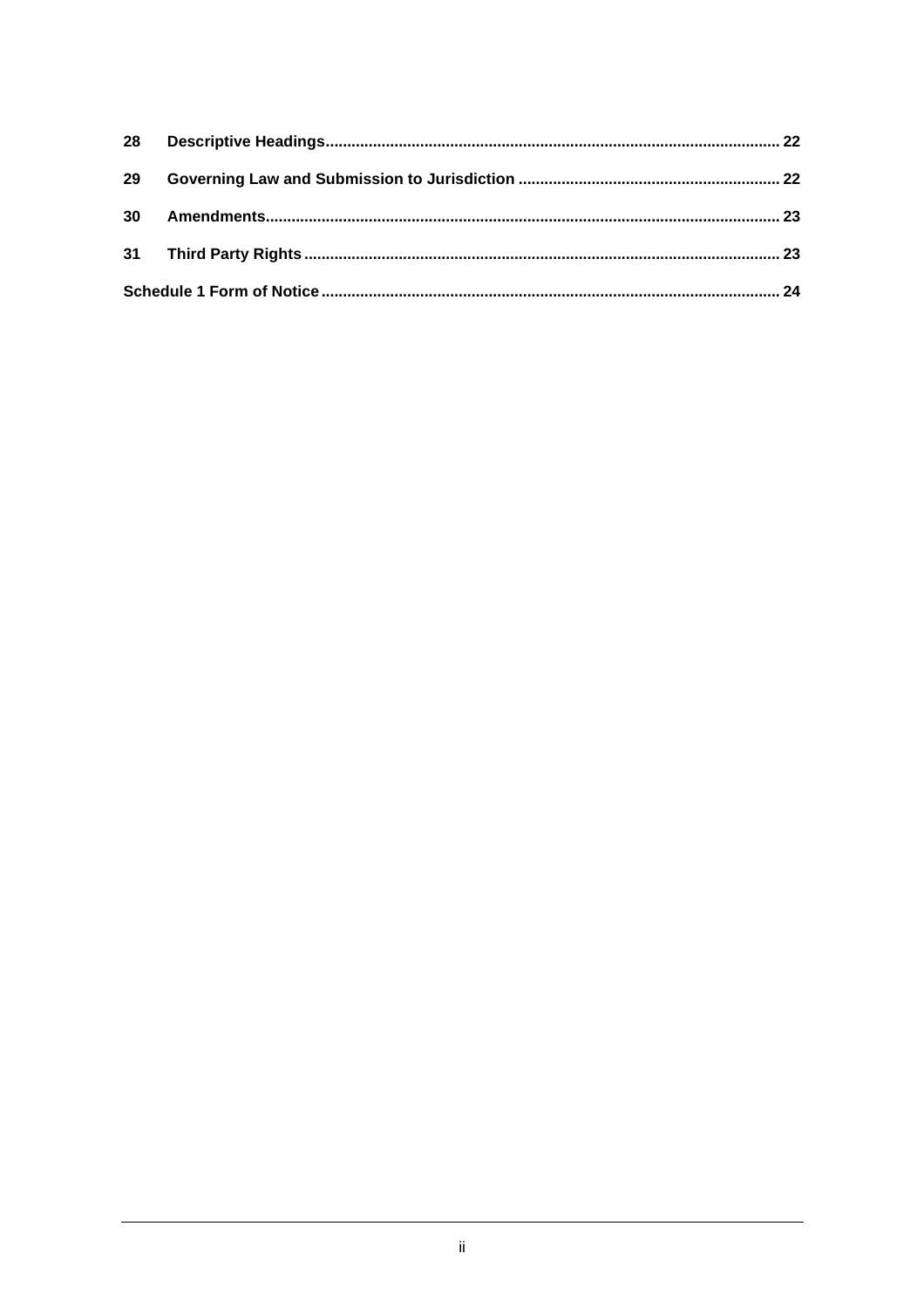**This Agreement** is dated 10 September 2020 and made in London **among**:

- **(1) ENEL Società per Azioni** (the "**Issuer**");
- **(2) BNY Mellon Corporate Trustee Services Limited** (the "**Trustee**"); and
- **(3) The Bank of New York Mellon, London Branch** (the "**Principal Paying Agent**" and, together with any additional paying agents appointed pursuant to Clause 22.1, the "**Paying Agents**", and the "**Agent Bank**").

#### **Whereas**:

- (A) The Issuer has agreed to issue €600,000,000 Perpetual Non-Call 6.5 Years Capital Securities (the "**Securities**"), which expression shall include, unless the context otherwise requires, any further Securities issued pursuant to Condition 15 (*Further Issues*) of the Terms and Conditions of the Securities (the "**Conditions**") and forming a single series with the Securities.
- (B) The Securities are to be constituted by a Trust Deed (the "**Trust Deed**") dated 10 September 2020 between the Issuer and the Trustee.
- (C) The Securities will be issued in bearer form in the denomination of €100,000 each with interest coupons ("**Coupons**" which expression shall, except in Clause 13 and Clause 15, include Talons) and one Talon for further Coupons (a "**Talon**") attached.
- (D) The Securities will initially be represented by a temporary Global Security (the "**Temporary Global Security**") in or substantially in the form set out in the First Schedule to the Trust Deed which will be exchanged in accordance with its terms for a permanent Global Security (the "**Permanent Global Security**" and, together with the Temporary Global Security, the "**Global Securities**") in or substantially in the form also set out in Schedule 1 to the Trust Deed.
- (E) The definitive Securities and Coupons will be in or substantially in the respective forms set out in Part 1 of Schedule 2 to the Trust Deed. The Conditions will be in or substantially in the form set out in Part 2 of Schedule 2 to the Trust Deed.

**Now it is hereby agreed** as follows:

#### **1 Interpretation**

**1.1** In this Agreement:

"**Applicable Law**" means any law or regulation.

"**Authority**" means any competent regulatory, prosecuting, Tax or governmental authority in any jurisdiction.

"**Code**" means the U.S. Internal Revenue Code of 1986, as amended.

"**FATCA Withholding**" means any withholding or deduction required pursuant to an agreement described in section 1471(b) of the Code, or otherwise imposed pursuant to sections 1471 through 1474 of the Code, any regulations or agreements thereunder, any official interpretations thereof, or any law implementing an intergovernmental approach thereto.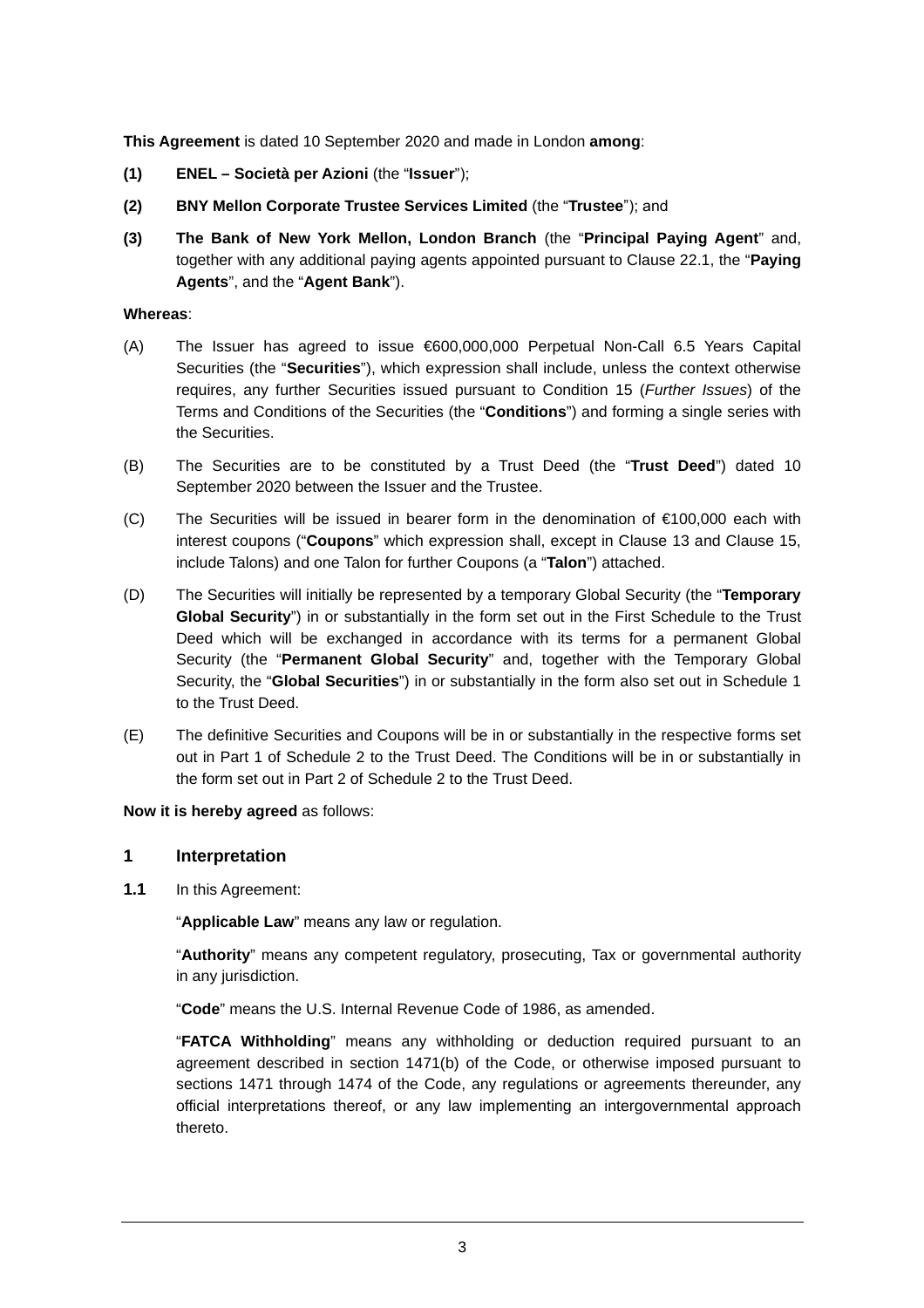"**Instructions**" means any written notice, direction or instructions received by the Agents from an Authorised Person or from a person reasonably believed by the Agents to be an Authorised Person.

"**Tax**" means any present or future taxes, duties, assessments or governmental charges of whatever nature imposed, levied, collected, withheld or assessed by or on behalf of any Authority having power to tax.

"**The Bank of New York Mellon Group**" means the Bank of New York Mellon and any company or entity of which The Bank of New York Mellon is directly or indirectly a shareholder or owner. For the purposes of this Agreement each branch of The Bank of New York Mellon shall be a separate member of The Bank of New York Mellon Group.

- **1.2** Words and expressions defined in the Conditions and in the Trust Deed and not otherwise defined in this Agreement shall have the same meanings when used in this Agreement.
- **1.3** References in this Agreement to principal, premium and/or interest shall include any additional amounts payable pursuant to Condition 8 (*Taxation*) or any undertakings given in addition to, or in substitution for, Condition 8 (*Taxation*) pursuant to the Trust Deed.

### **2 Appointment of Agents**

- **2.1** The Issuer and, for the purposes of Clause 7 only, the Trustee hereby appoints, on the terms and subject to the conditions of this Agreement, The Bank of New York Mellon, London Branch, acting at its specified office, as principal paying agent (the "**Principal Paying Agent**" and together with any additional paying agents appointed pursuant to Clause 22.1, the "**Paying Agents**") in respect of the Securities and as agent bank (the "**Agent Bank**") for the purpose of determining, *inter alia*, the interest payable in respect of the Securities.
- **2.2** The Principal Paying Agent, any additional Paying Agents and the Agent Bank are together referred to as the "**Agents**".
- **2.3** The obligations of the Agents under this Agreement shall be several and not joint.

### **3 Authentication and Delivery of Securities**

- **3.1** The Issuer undertakes that the Permanent Global Security (duly executed on behalf of the Issuer) will be available to be exchanged for interests in the Temporary Global Security in accordance with the terms of the Temporary Global Security.
- **3.2** If a Global Security is to be exchanged in accordance with its terms for definitive Securities, the Issuer undertakes that it will deliver to, or to the order of, the Principal Paying Agent, as soon as reasonably practicable and in any event not later than 15 days before the relevant exchange is due to take place, definitive Securities (with Coupons and a Talon for further Coupons attached) in an aggregate principal amount of €600,000,000 or such lesser amount as is the principal amount of Securities represented by the Global Security to be issued in exchange for the Global Security. Each definitive Security so delivered shall be duly executed on behalf of the Issuer.
- **3.3** The Issuer authorises and instructs the Principal Paying Agent to authenticate the Global Securities and any definitive Securities delivered pursuant to sub-clause 3.2 in accordance with the provisions of the Trust Deed.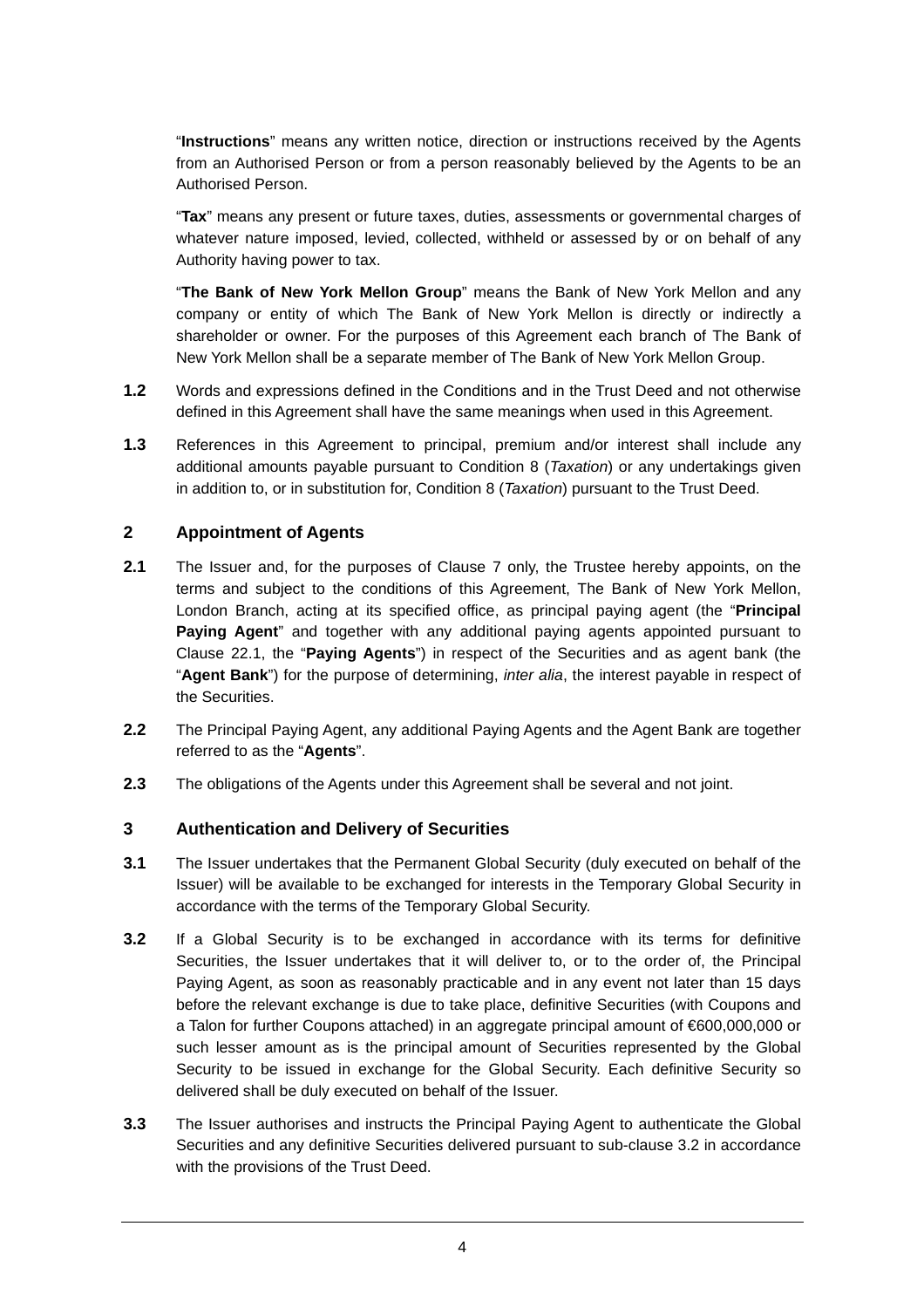- **3.4** The Issuer authorises and instructs the Principal Paying Agent to cause interests in the Temporary Global Security to be exchanged for interests in the Permanent Global Security and interests in a Global Security to be exchanged for definitive Securities in accordance with their respective terms. Following the exchange of the last interest in a Global Security, the Principal Paying Agent shall cause such Global Security to be cancelled and delivered to the Issuer or as it may direct.
- **3.5** The Principal Paying Agent shall cause all Securities delivered to and held by it under this Agreement to be maintained in safe keeping and shall ensure that interests in the Temporary Global Security are only exchanged for interests in the Permanent Global Security in accordance with the terms of the Temporary Global Security and this Agreement and that the definitive Securities are issued only in accordance with the terms of a Global Security, the Trust Deed and this Agreement.
- **3.6** So long as any of the Securities is outstanding the Principal Paying Agent shall, within seven days of any request by the Issuer or the Trustee, certify to the Issuer or the Trustee the number of definitive Securities held by it under this Agreement.

# **4 Payment to the Principal Paying Agent**

- **4.1** The Issuer shall, not later than 10.00 a.m. (Milan time) on each date on which any payment of principal, premium and/or interest in respect of any of the Securities becomes due, transfer to an account specified by the Principal Paying Agent such amount of euro as shall be sufficient for the purposes of the payment of principal, premium and/or interest in immediately available funds.
- **4.2** The Issuer shall ensure that, not later than the second Business Day immediately preceding the date on which any payment is to be made to the Principal Paying Agent pursuant to sub-clause 4.1, the Principal Paying Agent shall receive a payment confirmation by fax or SWIFT from the Issuer.
- **4.3** The Issuer shall notify the Principal Paying Agent and the Trustee at least five, but not more than 30, Business Days prior to:
	- **4.3.1** any Interest Payment Date in respect of which the Issuer elects (pursuant to Condition 4.2(a) (*Interest Deferral - Optional Interest Deferral*)) to defer (in whole but not in part), the payment of interest accrued in respect of the Securities during the Interest Period ending immediately prior to such Interest Payment Date; and
	- **4.3.2** any date upon which Arrears of Interest shall become due and payable in accordance with and subject to Condition 4.2(b) (*Interest Deferral – Optional Settlement of Arrears of Interest*) and Condition 4.2(c) (*Interest Deferral – Mandatory Settlement of Arrears of Interest*).
- **4.4** The Issuer shall notify the Principal Paying Agent and the Trustee at least 30 but not more than 60 Business Days' prior to the exchange or variation of the Securities in accordance with Condition 7 (*Exchange or Variation upon a Withholding Tax Event, Tax Deductibility Event, Rating Methodology Event or Accounting Event and Preconditions to such Exchange or Variation*), specifying the date fixed for such exchange or variation.
- **4.5** In the event that the Issuer determines in its sole discretion that any deduction or withholding for or on account of any Tax will be required by Applicable Law in connection with any payment due to any of the Agents on any Securities, then the Issuer will be entitled to re-direct or reorganise any such payment in any way that it sees fit in order that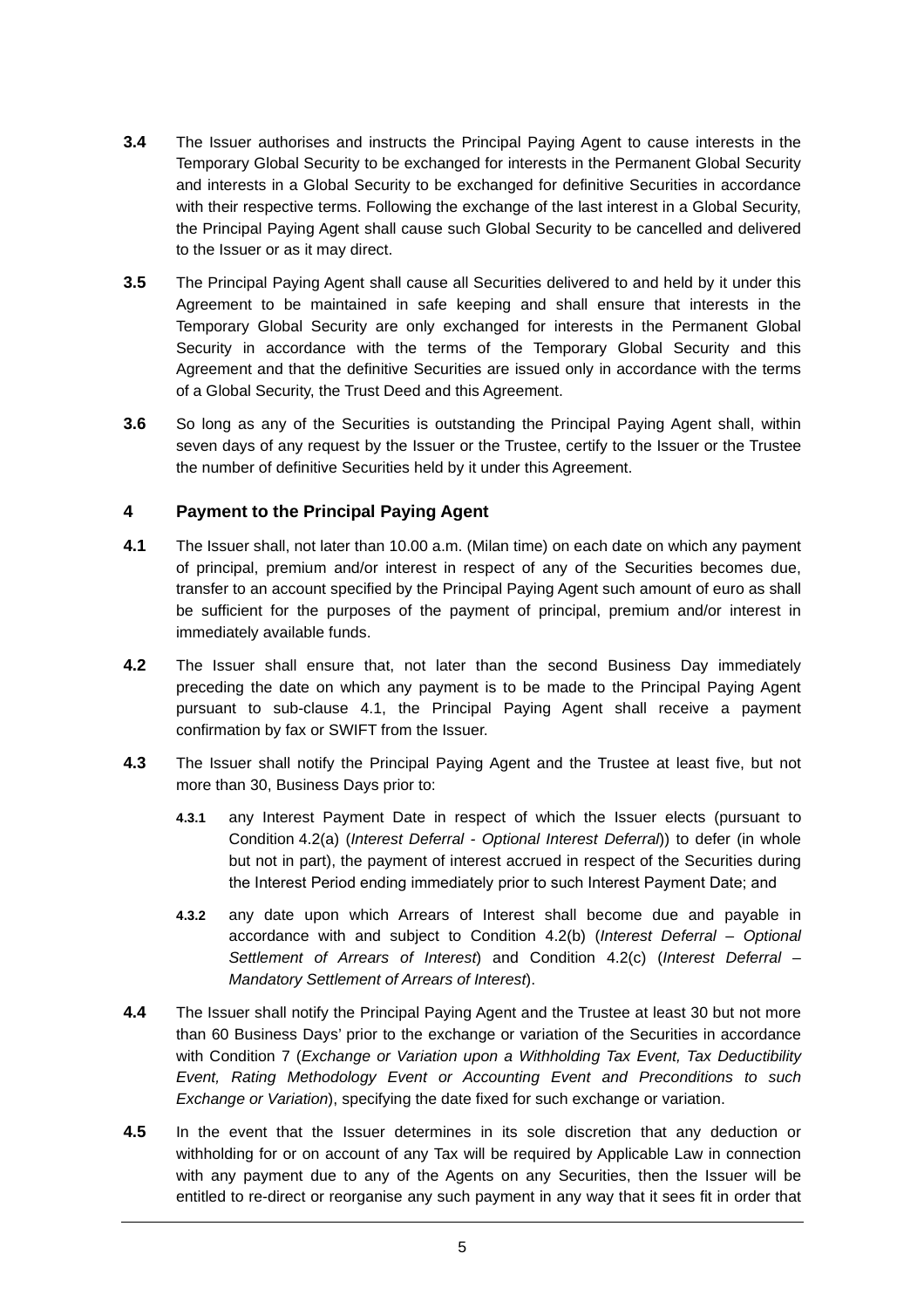the payment may be made without such deduction or withholding provided that, any such redirected or reorganised payment is made through a recognised institution of international standing and otherwise made in accordance with this Agreement and the Trust Deed. The Issuer will promptly notify the Agents and the Trustee of any such redirection or reorganisation. For the avoidance of doubt, FATCA Withholding is a deduction or withholding which is deemed to be required by Applicable Law for the purposes of this subclause 4.5. Neither the Principal Paying Agent nor any other Paying Agent shall be obliged to act on any instruction from the Issuer to redirect or reorganise any payment which would, in its opinion, result in the breach of its internal 'know your customer' checks and internal compliance procedures. Neither the Principal Paying Agent nor any other Paying Agent shall be liable to any other party for any liability incurred by such party as a consequence of such redirection or reorganisation by the Issuer.

### **5 Notification of Non-payment by the Issuer**

The Principal Paying Agent shall notify by facsimile each of the other Paying Agents (if any) and the Trustee forthwith:

- (a) if it has not by the relevant date specified in sub-clause 4.1 received unconditionally the full amount in euro required for the payment; and
- (b) if it receives unconditionally the full amount of any sum due in respect of the Securities or Coupons after such date.

The Principal Paying Agent shall, at the expense of the Issuer, forthwith upon receipt of any amount as described in sub-clause 5(b), cause notice of that receipt to be published in accordance with Condition 12 (*Notices*).

### **6 Duties of the Paying Agents**

- **6.1** Subject to the payments to the Principal Paying Agent provided for by Clause 4 being duly made and subject to the provisions of Clause 7, the Paying Agents shall act as paying agents of the Issuer in respect of the Securities and pay or cause to be paid on behalf of the Issuer, on and after each date on which any payment becomes due and payable, the amounts of principal, premium (if any) and/or interest then payable on surrender or, in the case of a Global Security, endorsement, of Securities or Coupons under the Conditions and this Agreement. If any payment provided for by Clause 4 is made late but otherwise under the terms of this Agreement the Paying Agents shall nevertheless act as paying agents following receipt by them of payment.
- **6.2** If default is made by the Issuer in respect of any payment, unless and until the full amount of the payment has been made under the terms of this Agreement (except as to the time of making the same) or other arrangements satisfactory to the Principal Paying Agent have been made, neither the Principal Paying Agent nor any of the other Paying Agents (if any) shall be bound to act as paying agents.
- **6.3** Without prejudice to sub-clauses 6.1 and 6.2, if the Principal Paying Agent pays any amounts to the holders of Securities or Coupons or to any other Paying Agent at a time when it has not received payment in full in respect of the Securities in accordance with sub-clause 4.1 (the excess of the amounts so paid over the amounts so received being the "**Shortfall**"), the Issuer will, in addition to paying amounts due under sub-clause 4.1, pay to the Principal Paying Agent on demand interest (at a rate which represents the Principal Paying Agent's cost of funding the Shortfall, provided that written evidence of the basis of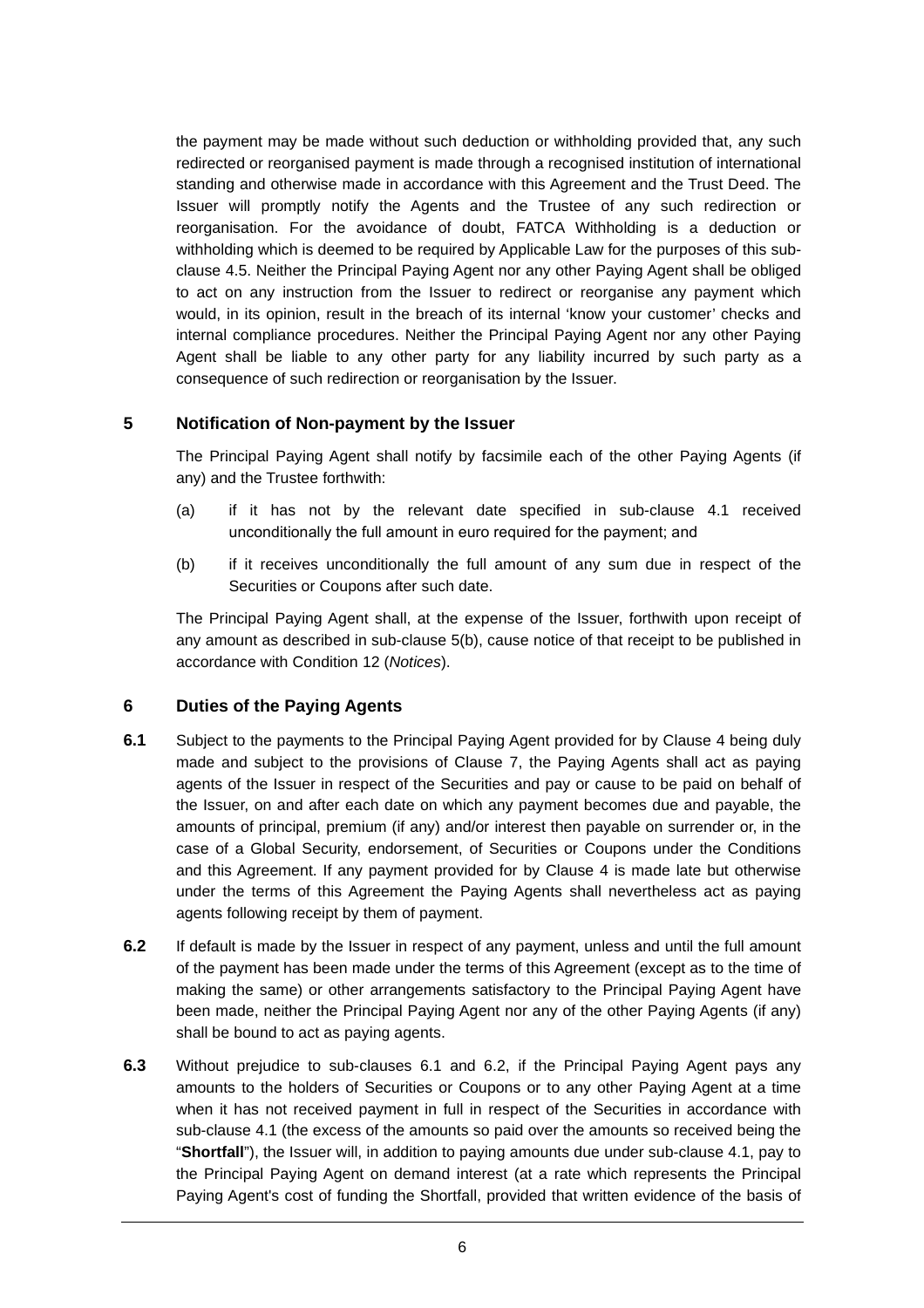the calculation of such rate is given to the Issuer) on the Shortfall (or the unreimbursed portion thereof) until the receipt in full by the Principal Paying Agent of the Shortfall.

- **6.4** Whilst any Securities are represented by a Global Security, all payments due in respect of the Securities shall be made to, or to the order of, the holder of the Global Security, subject to and in accordance with the provisions of the Global Security. On the occasion of each payment, the Paying Agent to which the Global Security was presented for the purpose of making the payment shall cause the appropriate Schedule to the relevant Global Security to be annotated so as to evidence the amounts and dates of the payments of principal and/or interest as applicable.
- **6.5** If on presentation of a Security or Coupon the amount payable in respect of the Security or Coupon is not paid in full (otherwise than as a result of withholding or deduction for or on account of any Taxes as permitted by the Conditions) the Paying Agent to whom the Security or Coupon is presented shall procure that the Security or Coupon is enfaced with a memorandum of the amount paid and the date of payment.

# **7 Trustee's Requirements Regarding Paying Agents**

At any time after the Securities shall have become due and repayable or the Trustee shall have received any money which it proposes to pay under clause 9 of the Trust Deed to the Securityholders and/or Couponholders, the Trustee may:

- (a) by notice in writing to the Issuer, the Principal Paying Agent and the other Paying Agents (if any) require the Principal Paying Agent and such other Paying Agents pursuant to this Agreement:
	- (i) to act thereafter as Principal Paying Agent and Paying Agents respectively of the Trustee in relation to payments to be made by or on behalf of the Trustee under the provisions of the Trust Deed *mutatis mutandis* on the terms provided in this Agreement (save that the Trustee's liability under any provision hereof for the indemnification, remuneration and payment of outof-pocket expenses of the Paying Agents shall be limited to the amounts for the time being held by the Trustee on the trusts of the Trust Deed in relation to the Securities) and thereafter to hold all Securities and Coupons and all sums, documents and records held by them in respect of Securities and Coupons on behalf of the Trustee; or
	- (ii) to deliver up all Securities and Coupons and all sums, documents and records held by them in respect of Securities and Coupons to the Trustee or as the Trustee shall direct in such notice, provided that such notice shall be deemed not to apply to any documents or records which the relevant Paying Agent is obliged not to release by any law or regulation; and
- (b) by notice in writing to the Issuer require it to make all subsequent payments in respect of the Securities and the Coupons to or to the order of the Trustee and not to the Principal Paying Agent.

# **8 Reimbursement of the Paying Agents**

The Principal Paying Agent shall charge the account referred to in Clause 4 for all payments made by it under this Agreement and will credit or transfer to the respective accounts of the other Paying Agents the amount of all payments made by them under the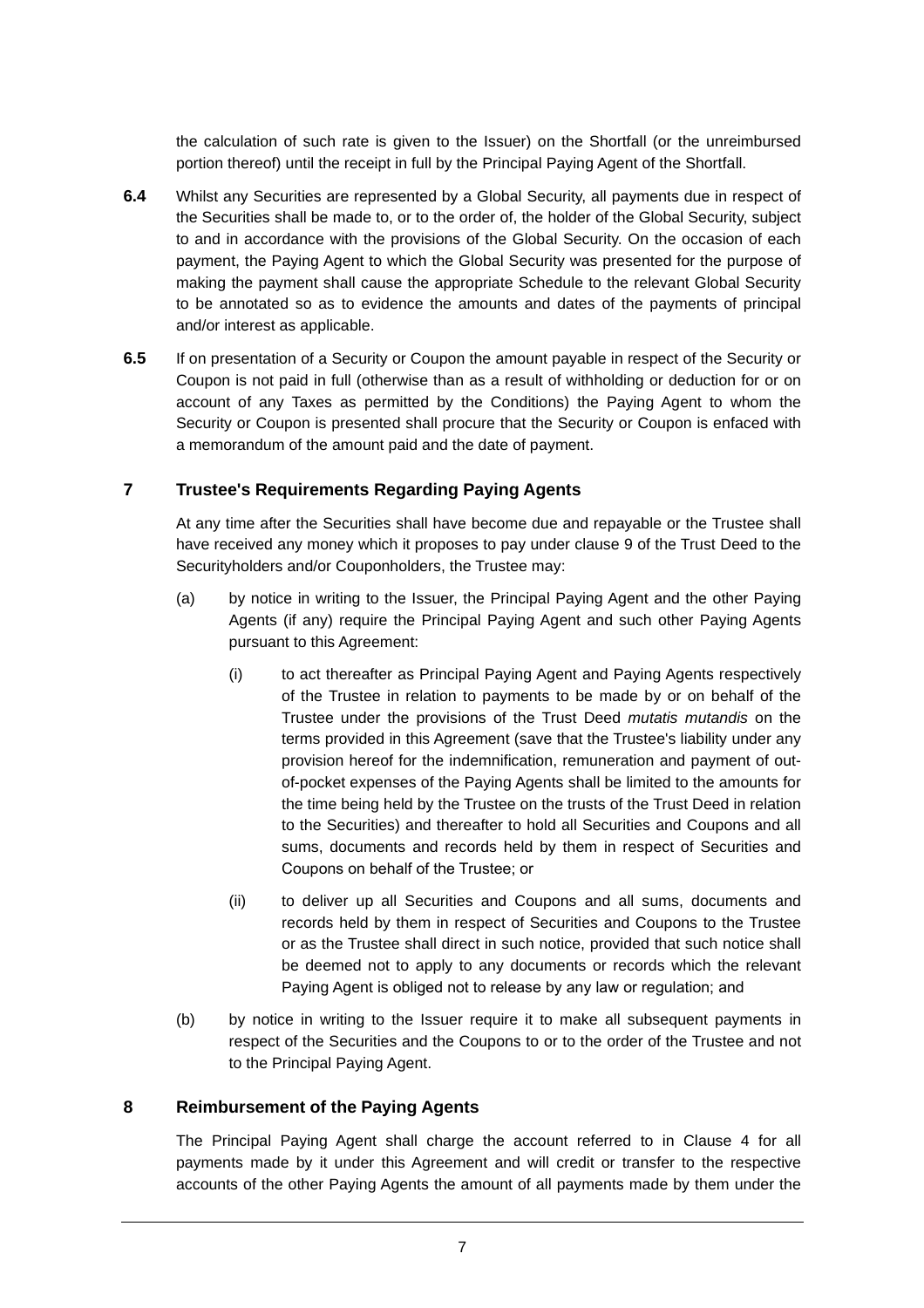Conditions as soon as practicable upon notification from them, subject in each case to any applicable laws or regulations.

### **9 Determination and Notification of the Calculations**

- **9.1** At such time and on such date as the Conditions may require (i) any rate or amount to be calculated or determined or (ii) any rate, amount or quotation to be obtained by the Agent Bank, the Agent Bank shall calculate or determine such rate or amount and/or obtain such rate, amount or quotation, as the case may be. In particular, and without prejudice to the generality of the foregoing:
	- **9.1.1** on each Reset Interest Determination Date, the Agent Bank shall determine the Prevailing Interest Rate applicable to the relevant Reset Period and the amount of interest payable in respect thereof on the relevant Interest Payment Date; and
	- **9.1.2** on any Redemption Calculation Date, the Agent Bank shall calculate the applicable Early Redemption Price,

in each case, subject to and in accordance with the Conditions.

- **9.2** Neither the Agent Bank nor the Trustee shall be responsible to the Issuer or any third party for (i) the availability for selection of any particular EUR Reset Reference Bank or the certifications or quotations provided by any EUR Reset Reference Bank selected in accordance with this Agreement and the Conditions, (ii) any failure of the EUR Reset Reference Banks to fulfil their duties or meet their obligations as EUR Reset Reference Banks or (iii) (except in the event of negligence, wilful default or fraud) as a result of the Agent Bank or the Trustee having acted on any certificate or on any quotation given by any EUR Reset Reference Bank which subsequently may be found to be incorrect.
- **9.3** The Agent Bank shall notify the Issuer, the Trustee, the Principal Paying Agent and (so long as the Securities are listed thereon) any stock exchange or other relevant authority (and so long as the Securities are in global form, each of Euroclear and Clearstream, Luxembourg) of:
	- **9.3.1** the EUR 5 year Swap Rate in relation to any Reset Period, the Prevailing Interest Rate applicable to such Reset Period and the amount of interest payable in respect thereof on the relevant Interest Payment Date (substantially in the form set out in Schedule 1);
	- **9.3.2** the Early Redemption Price determined on any Redemption Calculation Date (substantially based on the notice received from the Issuer pursuant to Clause 11 of this Agreement); and
	- **9.3.3** any other rate or amount to be calculated or determined or any rate, amount or quotation to be obtained by the Agent Bank under the Conditions (sub-clauses 9.3.1 to 9.3.3 inclusive, the "**Calculations**") (substantially in the form set out in Schedule 1),

as soon as practicable after the determination thereof and otherwise in accordance with the Conditions, and the Principal Paying Agent shall promptly notify the other Paying Agents (if any) thereof.

**9.4** The Agent Bank shall cause each of the Calculations to be published in accordance with Condition 12 (*Notices*) as soon as possible after their determination date but in no event later than: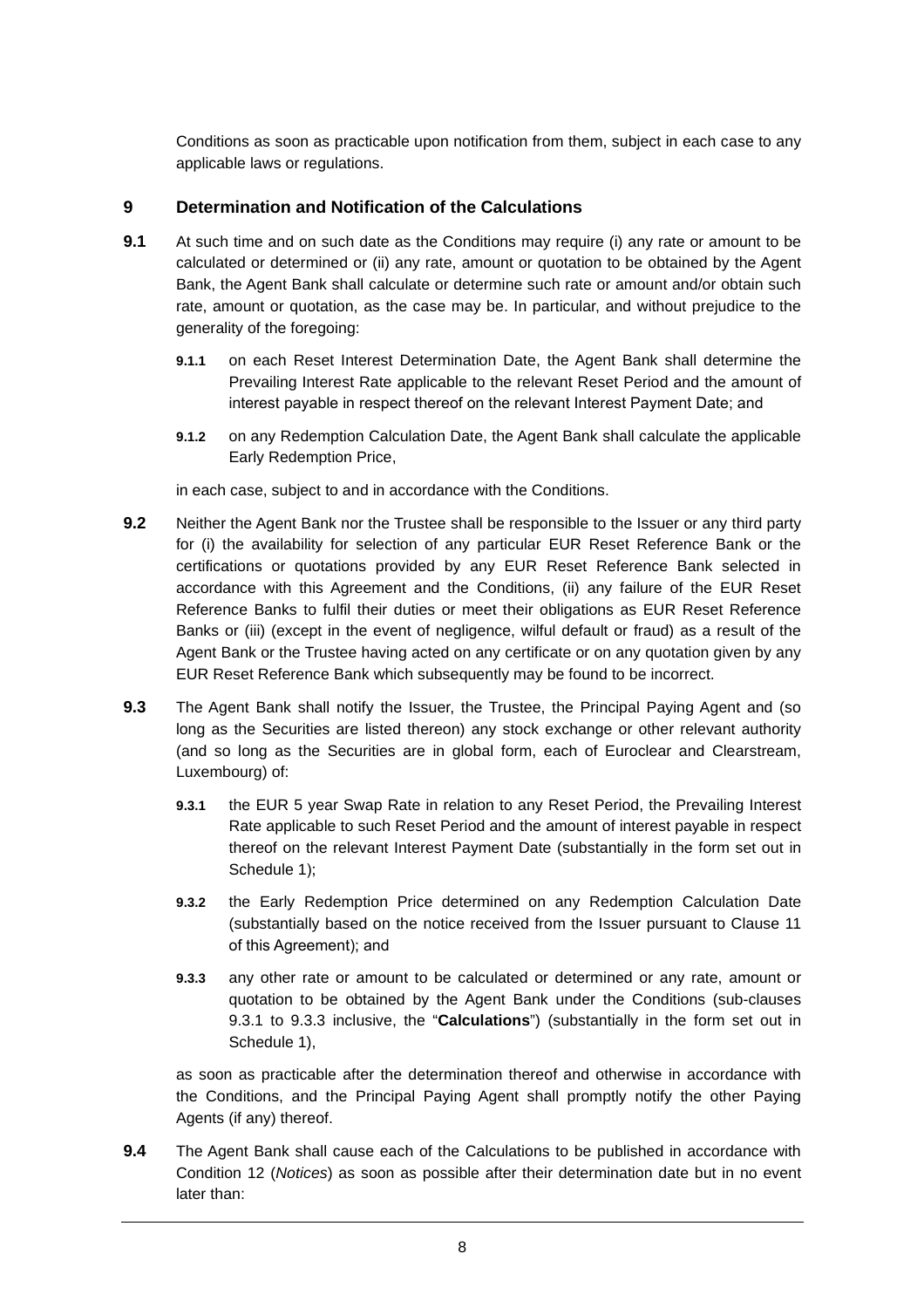- **9.4.1** in the case of the EUR 5 year Swap Rate in relation to any Reset Period, the Prevailing Interest Rate applicable to such Reset Period and the amount of interest payable in respect thereof on the relevant Interest Payment Date, prior to the commencement of the relevant Reset Period;
- **9.4.2** in all other cases, the second Business Day after such determination.
- **9.5** If the Agent Bank does not at any time for any reason determine and/or publish any Calculation as provided in this Clause 9 and the Conditions, it shall forthwith notify the Issuer, the Trustee and the Principal Paying Agent of such fact.

#### **9.6 Benchmark Amendments**:

- **9.6.1** If, in the Agent Bank's opinion, either (i) the use of any benchmark or index specified in the Conditions to calculate any rate of interest and/or (ii) the provisions in Condition 4.1 which provide for fallback arrangements where such benchmark or index materially changes or ceases to be provided are not in compliance with the Benchmark Regulation, the Agent Bank shall not be obliged to perform its duties under the Conditions or this Clause 9 (and shall incur no liability for any inaction) until such time as the Issuer has identified an acceptable replacement benchmark or index and instructed the Agent Bank accordingly.
- **9.6.2** Notwithstanding any other provision of Condition 4.4, the Agent Bank or any Paying Agent is not obliged to concur with the Issuer or the Independent Adviser in respect of any changes or amendments as contemplated under Condition 4.4 to which, in the sole opinion of the Agent Bank or the relevant Paying Agent, as the case may be, would impose more onerous obligations upon it or expose it to any additional duties, responsibilities or liabilities or reduce or amend the protective provisions afforded to the Agent Bank or the relevant Paying Agent (as applicable) in the Agency Agreement and/or these Conditions.
- **9.6.3** Notwithstanding any other provision of Condition 4.4, if following the determination of any Successor Rate, Alternative Rate, Adjustment Spread or Benchmark Amendments (if any), in the Agent Bank's opinion there is any uncertainty between two or more alternative courses of action in making any determination or calculation under Condition 4.4, the Agent Bank shall promptly notify the Issuer thereof and the Issuer shall direct the Agent Bank in writing as to which alternative course of action to adopt. If the Agent Bank is not promptly provided with such direction, or is otherwise unable (other than due to its own gross negligence, willful default or fraud) to make such calculation or determination for any reason, it shall notify the Issuer thereof and the Agent Bank shall be under no obligation to make such calculation or determination and (in the absence of such gross negligence, willful default or fraud) shall not incur any liability for not doing so.

# **10 Notice of any Withholding or Deduction**

**10.1** If the Issuer is, in respect of any payment of principal or interest in respect of the Securities, compelled to withhold or deduct any amount for or on account of any taxes, duties, assessments or governmental charges as specifically contemplated under the Conditions, it shall give notice to the Principal Paying Agent and the Trustee as soon as it becomes aware of the compulsion to withhold or deduct and shall give to the Principal Paying Agent and the Trustee such information as they shall require to enable each of them to comply with the requirement.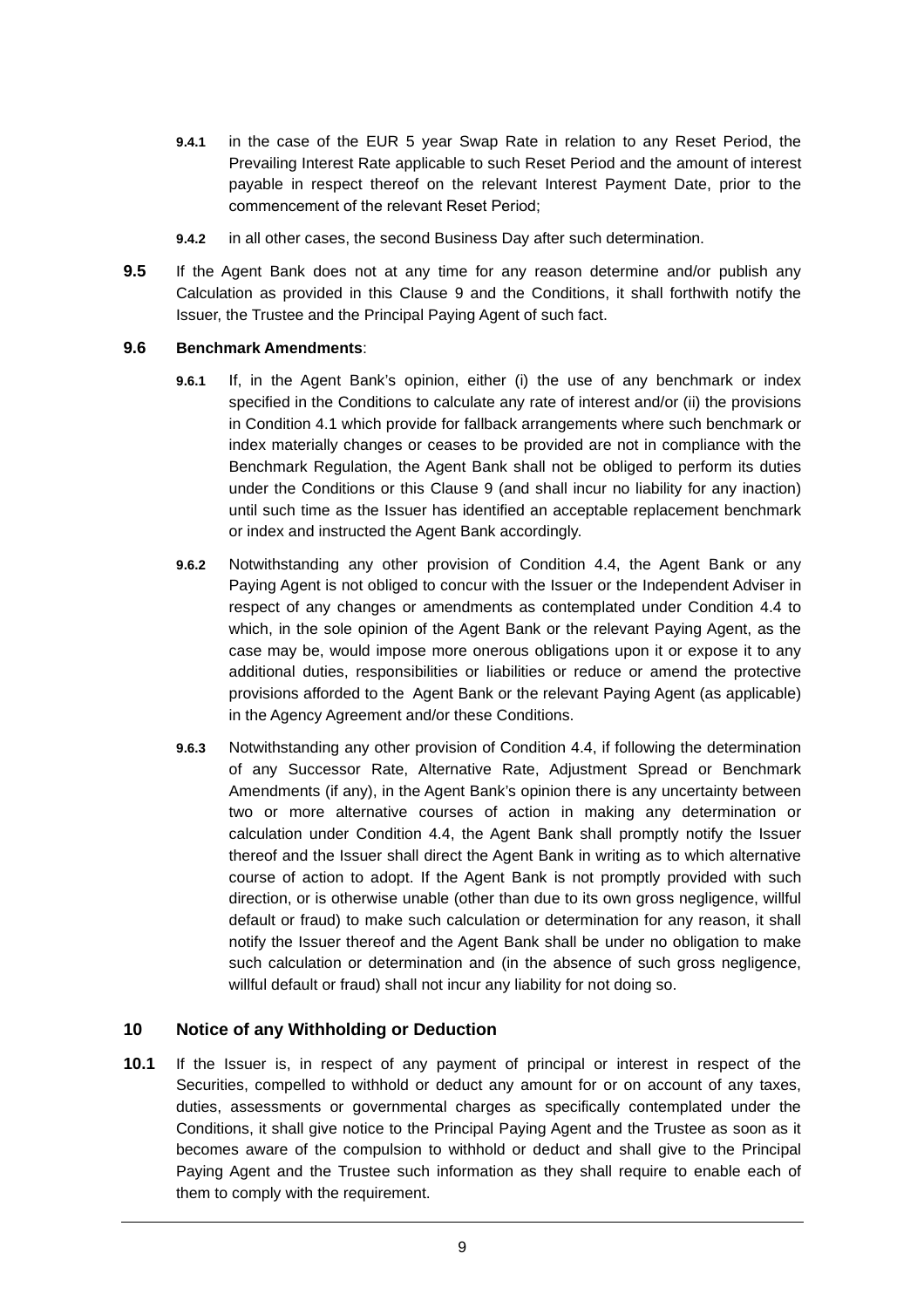- **10.2** If any Agent is, in respect of any payment of principal or interest in respect of the Securities, compelled to withhold or deduct any amount for or on account of any taxes, duties, assessments or governmental charges as specifically contemplated under the Conditions, other than arising under Clause 10.1 or by virtue of the relevant holder failing to satisfy any certification or other requirement in respect of its Securities, it shall give notice of that fact to the Issuer and the Principal Paying Agent as soon as it becomes aware of the compulsion to withhold or deduct.
- **10.3** Notwithstanding any other provision of this Agreement, each Agent shall be entitled to make a deduction or withholding from any payment which it makes under the Securities for or on account of any Tax, if and only to the extent so required by Applicable Law, in which event the Agent shall make such payment after such deduction or withholding has been made and shall account to the relevant Authority within the time allowed for the amount so deducted or withheld or, at its option, shall reasonably promptly after making such payment return to the Issuer the amount so deducted or withheld, in which case, the Issuer shall so account to the relevant Authority for such amount. Such Agent shall have no obligation to gross up any such payment or to pay any additional amount as a result of such FATCA Withholding. For the avoidance of doubt, FATCA Withholding is a deduction or withholding which is deemed to be required by Applicable Law for the purposes of this sub-clause 10.3.
- **10.4** Each Party shall, within ten Business Days of a written request by another Party, supply to that other Party such forms, documentation and other information relating to it, its operations, or the Securities as that other Party reasonably requests for the purposes of that other Party's compliance with Applicable Law and shall notify the relevant other Party reasonably promptly in the event that it becomes aware that any of the forms, documentation or other information provided by such Party is (or becomes) inaccurate in any material respect; provided, however, that no Party shall be required to provide any forms, documentation or other information pursuant to this Clause 10.4 to the extent that: (i) any such form, documentation or other information (or the information required to be provided on such form or documentation) is not reasonably available to such Party and cannot be obtained by such Party using reasonable efforts; or (ii) doing so would or might in the reasonable opinion of such Party constitute a breach of any: (a) Applicable Law; (b) fiduciary duty; or (c) duty of confidentiality. For purposes of this Clause 10.4, "Applicable Law" shall be deemed to include (i) any rule or practice of any Authority by which any Party is bound or with which it is accustomed to comply; (ii) any agreement between any Authorities; and (iii) any agreement between any Authority and any Party that is customarily entered into by institutions of a similar nature.
- **10.5** The Issuer shall notify each Agent in the event that it determines that any payment to be made by an Agent under the Securities is a payment which could be subject to FATCA Withholding if such payment were made to a recipient that is generally unable to receive payments free from FATCA Withholding, and the extent to which the relevant payment is so treated, provided, however, that the Issuer's obligation under this Clause 10.5 shall apply only to the extent that such payments are so treated by virtue of characteristics of the Issuer, the Securities, or both.

### **11 Notice in Connection with Optional Redemption and Early Redemption**

If the Issuer decides to redeem all (but not some only) of the Securities for the time being outstanding under Condition 6 (*Redemption and Purchase*), it shall give notice of the decision to the Principal Paying Agent, the Trustee and the Agent Bank at least 30 and not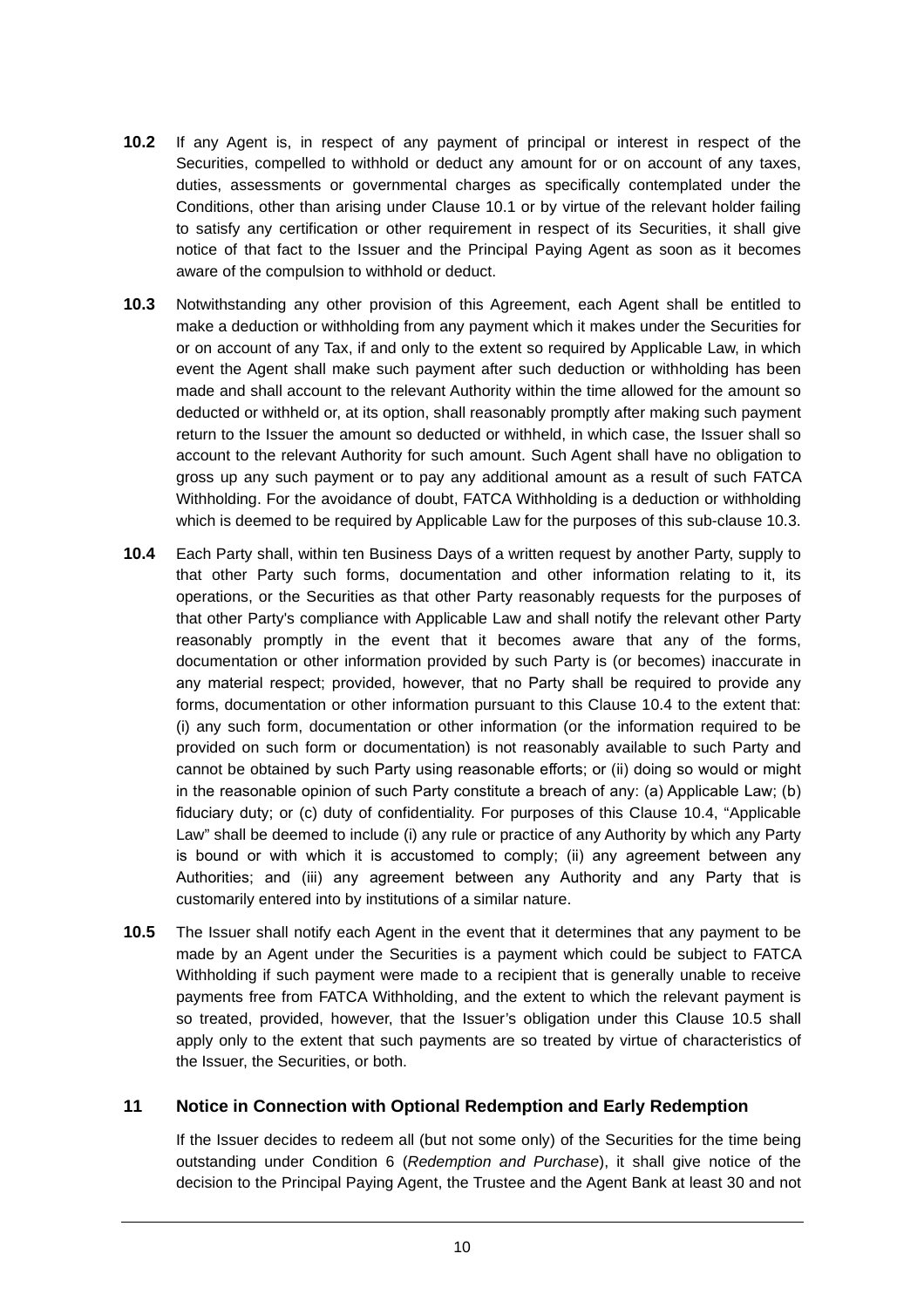more than 60 calendar days before the relevant redemption date, stating in such notice the date on which the Securities are to be redeemed, the redemption price and the manner in which such redemption will be effected.

## **12 Publication of Notices**

On behalf of and at the request and expense of the Issuer, the Principal Paying Agent shall cause to be published all notices required to be given by the Issuer under the Conditions. For so long as all of the Securities are represented by a Global Security, any obligation the Issuer (and the Principal Paying Agent on its behalf) may have to publish a notice to Securityholders shall have been met upon delivery of the notice to the relevant clearing system(s).

# **13 Cancellation of Securities, Coupons and Talons**

- **13.1** All Securities which are surrendered in connection with redemption (together with all unmatured Coupons attached to or delivered with such Securities), all Coupons which are paid and all Talons which are exchanged shall be cancelled by the Paying Agent to which they are surrendered. Each of the Paying Agents shall give to the Principal Paying Agent details of all payments and exchanges made by it and shall deliver all cancelled Securities, Coupons and Talons to the Principal Paying Agent (or as the Principal Paying Agent may specify). Where Securities are purchased by or on behalf of the Issuer or any of its Subsidiaries, the Issuer shall immediately notify the Principal Paying Agent of the principal amount of those Securities it has purchased and may (at the option of the Issuer) procure that the Securities (together with all unmatured Coupons and Talons appertaining to those Securities) are promptly cancelled and delivered to the Principal Paying Agent or its authorised agent.
- **13.2** The Principal Paying Agent or its authorised agent shall (unless otherwise instructed by the Issuer in writing and save as provided in sub-clause 15.1) destroy all cancelled Securities, Coupons and Talons and upon written request furnish the Issuer with a certificate of destruction containing written particulars of the serial numbers of the Securities and Talons and the number by maturity date of Coupons so destroyed.

# **14 Issue of Replacement Securities, Coupons and Talons and Further Coupon Sheets**

- **14.1** The Issuer shall cause a sufficient quantity of additional forms of Securities, Coupons and Talons and additional Coupon sheets to be available, upon request, to the Principal Paying Agent, at its specified office for the purpose of issuing replacement Securities, Coupons or Talons or further Coupon sheets as provided below.
- **14.2** The Principal Paying Agent shall, subject to and in accordance with Condition 11 (*Replacement of Securities and Coupons*) and the following provisions of this clause, cause to be authenticated and delivered any replacement Securities, Coupons or Talons which the Issuer may determine to issue in place of Securities, Coupons or Talons which have been lost, stolen, mutilated, defaced or destroyed.
- **14.3** In the case of a mutilated or defaced Security, the Principal Paying Agent shall ensure that (unless otherwise covered by such indemnity as the Issuer and Principal Paying Agent may require) any replacement Security only has attached to it Coupons and Talons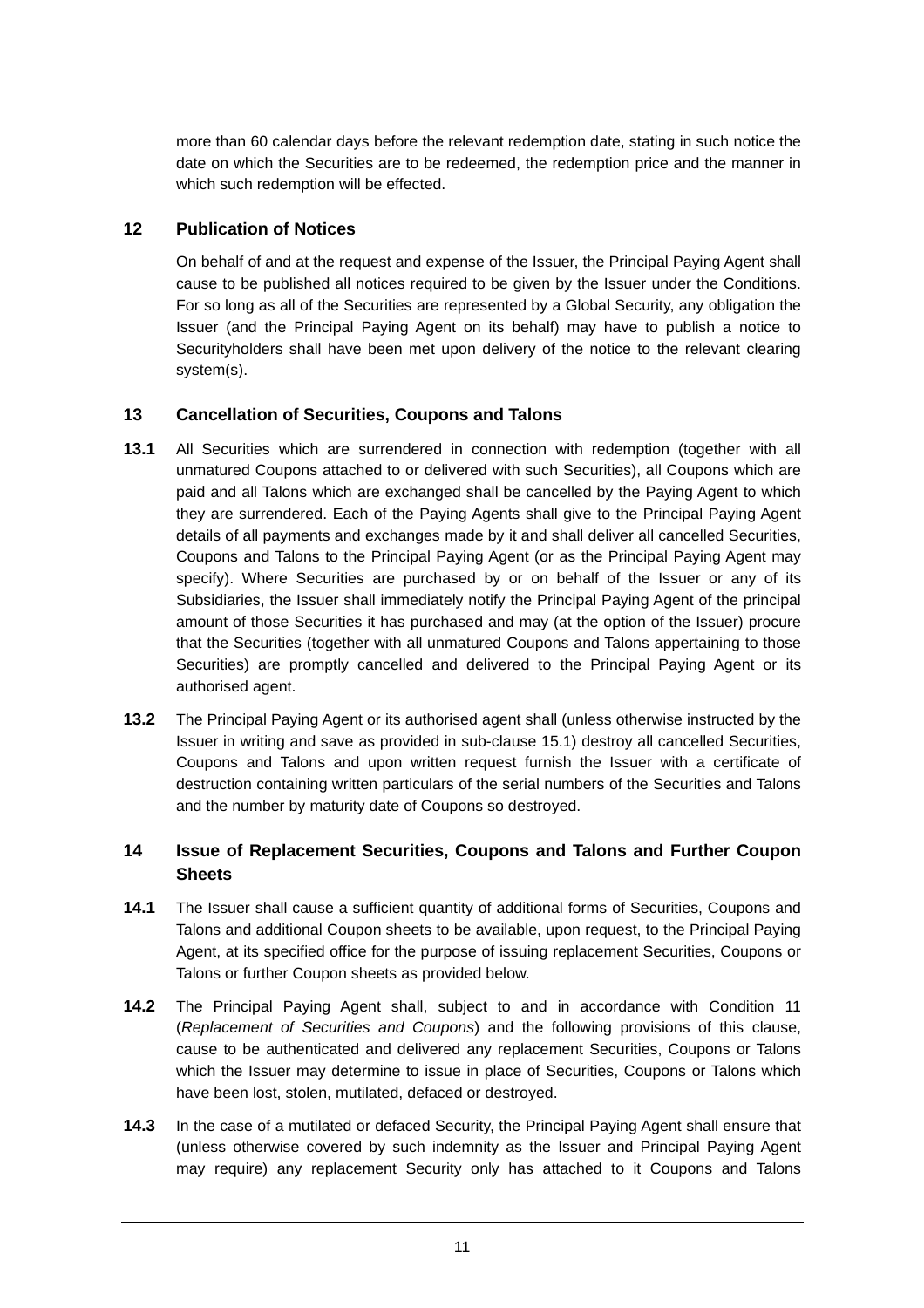corresponding to those (if any) attached to the mutilated or defaced Security which is presented for replacement.

- **14.4** The Principal Paying Agent shall obtain verification, in the case of an allegedly lost, stolen or destroyed Security, Coupon or Talon in respect of which the serial number is known, that the Security, Coupon or Talon has not previously been redeemed, paid or exchanged, as the case may be. The Principal Paying Agent shall not issue a replacement Security, Coupon or Talon unless and until the applicant has:
	- **14.4.1** paid such expenses and costs as may be incurred in connection with the replacement;
	- **14.4.2** furnished it with such evidence and indemnity as the Issuer and the Principal Paying Agent may reasonably require; and
	- **14.4.3** in the case of a mutilated or defaced Security, Coupon or Talon, surrendered it to the Principal Paying Agent.
- **14.5** The Principal Paying Agent shall cancel mutilated or defaced Securities, Coupons or Talons in respect of which replacement Securities, Coupons or Talons have been issued pursuant to this clause. The Principal Paying Agent shall upon written request furnish the Issuer with a certificate stating the serial numbers of the Securities, Coupons or Talons received by it and cancelled pursuant to this clause and shall, unless otherwise requested by the Issuer, destroy all those Securities, Coupons and Talons and furnish upon written request the Issuer with a destruction certificate containing the information specified in subclause 13.2.
- **14.6** The Principal Paying Agent shall, on issuing any replacement Security, Coupon or Talon, forthwith inform the Issuer and the other Paying Agents (if any) of the serial number of the replacement Security, Coupon or Talon issued and (if known) of the serial number of the Security, Coupon or Talon in place of which the replacement Security, Coupon or Talon has been issued. Whenever replacement Coupons are issued under this clause, the Principal Paying Agent shall also notify the other Paying Agents (if any) of the maturity dates of the lost, stolen, mutilated, defaced or destroyed Coupons and of the replacement Coupons issued.
- **14.7** Whenever a Security, Coupon or Talon for which a replacement Security, Coupon or Talon has been issued and the serial number of which is known is presented to a Paying Agent for payment or exchange, as the case may be, the relevant Paying Agent shall immediately send notice to the Issuer and (if it is not itself the Principal Paying Agent) the Principal Paying Agent.
- **14.8** The Paying Agents shall issue further Coupon sheets against surrender of Talons. A Talon so surrendered shall be cancelled by the relevant Paying Agent who (except where such Paying Agent is the Principal Paying Agent) shall inform the Principal Paying Agent of its serial number. Further Coupon sheets issued on surrender of Talons shall carry the same serial number as the surrendered Talon.

### **15 Records and Certificates**

- **15.1** The Principal Paying Agent shall:
	- **15.1.1** keep a full and complete record of all Securities, Coupons and Talons (other than serial numbers of Coupons) and of their redemption, purchase by or on behalf of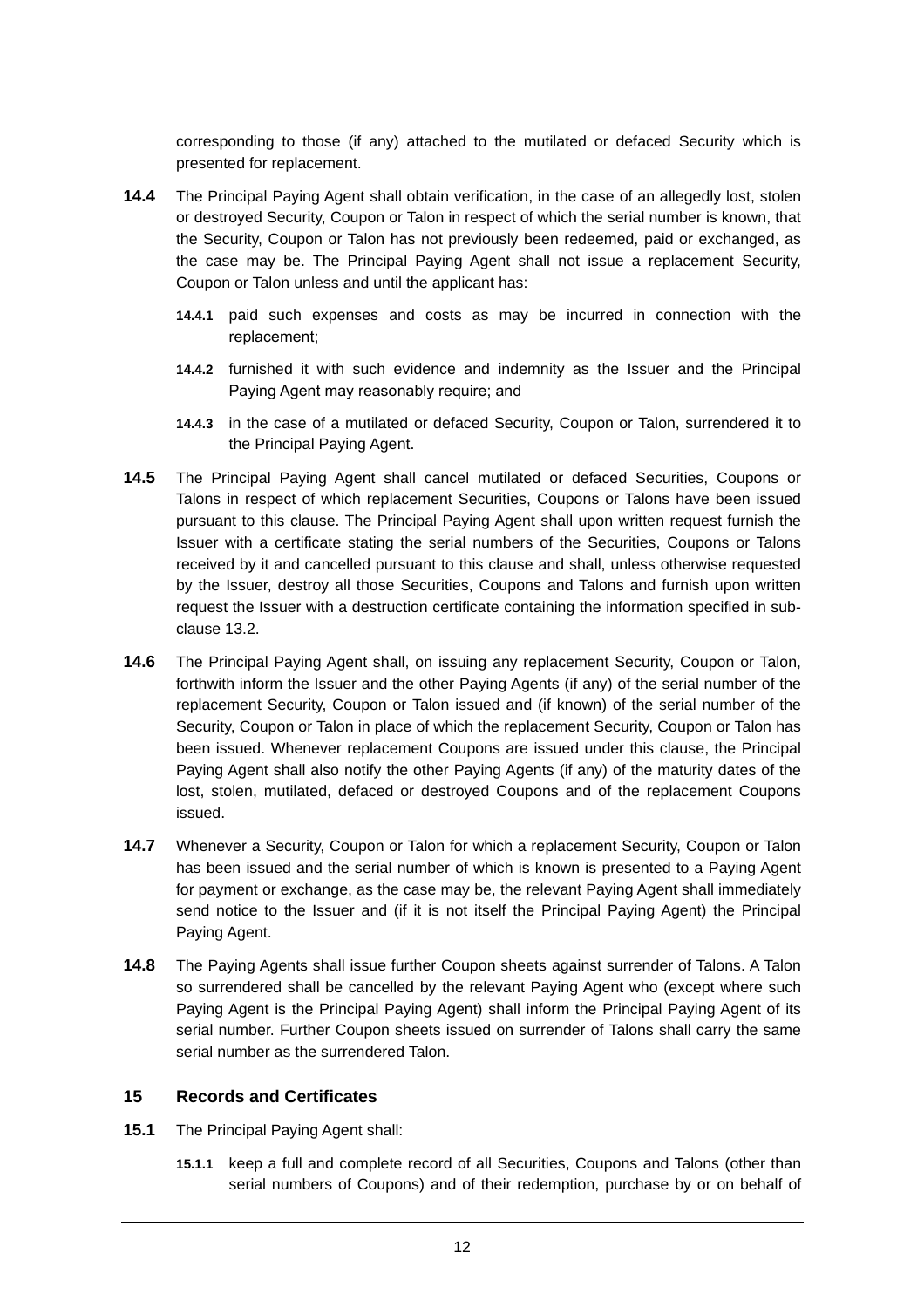the Issuer or any of its Subsidiaries, cancellation, exchange or payment (as the case may be) and of all replacement Securities, Coupons or Talons issued in substitution for lost, stolen, mutilated, defaced or destroyed Securities, Coupons or Talons; and

- **15.1.2** in respect of the Coupons of each maturity, retain (in the case of Coupons other than Talons) until the expiry of 10 years from the Relevant Date in respect of such Coupons either all paid or exchanged Coupons of that maturity or a list of the serial numbers of Coupons of that maturity still remaining unpaid and unexchanged. The Principal Paying Agent shall at all reasonable times within normal business hours make the records and Coupons (if any) available to the Issuer and the Trustee upon reasonable notice.
- **15.2** The Principal Paying Agent shall upon written request give to the Issuer and the Trustee, as soon as reasonably practicable and in any event within four months after the date of redemption, purchase, payment, exchange or replacement of a Security, Coupon or Talon (as the case may be), a certificate stating:
	- **15.2.1** the aggregate principal amount of Securities which have been redeemed and the aggregate amount in respect of Coupons which have been paid;
	- **15.2.2** the serial numbers of those Securities and Talons;
	- **15.2.3** the total number of each denomination by maturity date of those Coupons;
	- **15.2.4** the aggregate amount of interest paid (and the due dates of the payments) on each Global Security;
	- **15.2.5** the aggregate principal amounts of Securities (if any) which have been purchased by or on behalf of the Issuer or any of its Subsidiaries and cancelled (subject to delivery of the Securities to the Principal Paying Agent) and the serial numbers of such Securities in definitive form and the total number of each denomination by maturity date of the Coupons attached to or exchanged or surrendered with the purchased Securities;
	- **15.2.6** the aggregate principal amounts of Securities and the aggregate amounts in respect of Coupons (if applicable) which have been exchanged or surrendered and replaced and the serial numbers of those Securities in definitive form and the total number of each denomination by maturity date of those Coupons surrendered therewith;
	- **15.2.7** the total number of each denomination by maturity date of Talons which have been exchanged for further Coupons; and
	- **15.2.8** the total number of each denomination by maturity date of unmatured Coupons missing from Securities in definitive form which have been redeemed or surrendered and replaced and the serial numbers of the Securities in definitive form to which the missing unmatured Coupons appertained.
- **15.3** The Principal Paying Agent shall only be required to comply with its obligations under this Clause 15 in respect of Securities surrendered for cancellation following a purchase of the same by the Issuer or by any of its Subsidiaries to the extent that it has been informed by the Issuer of such purchases in accordance with sub-clause 13.1 above.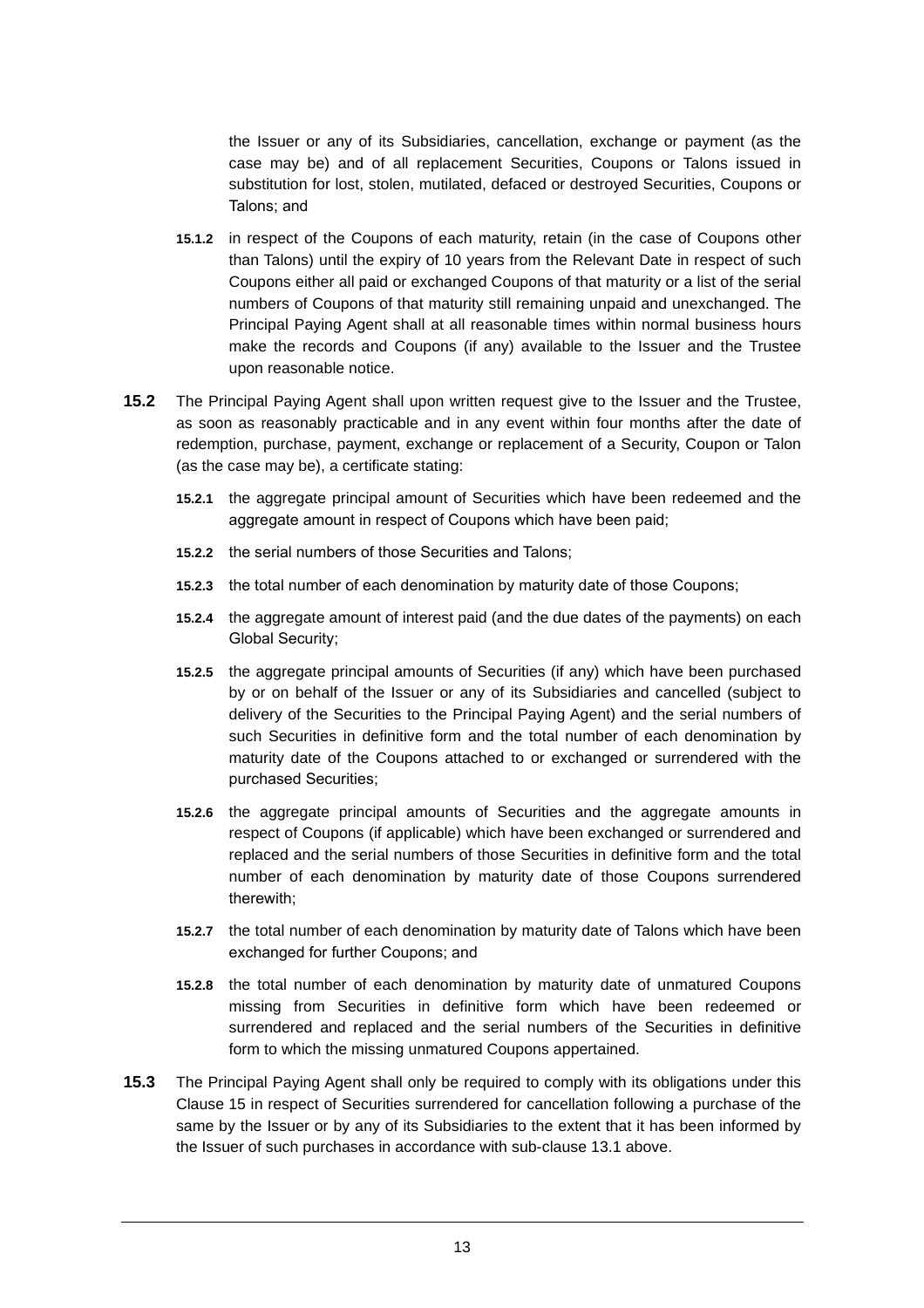# **16 Copies of the Trust Deed and this Agreement Available for Inspection**

The Paying Agents shall hold copies of the Trust Deed and this Agreement, together with copies of any other documents expressed to be held by them in the Offering Circular dated 9 September 2020 issued by the Issuer in relation to the Securities, available for inspection. For this purpose, the Issuer shall furnish the Paying Agents with sufficient copies of each of the documents. The Issuer authorises the Agents (at the Agents' sole discretion) to conduct any such inspection by providing electronic copies.

### **17 Commissions, Fees and Expenses**

- **17.1** The Issuer shall pay to the Principal Paying Agent such commissions and fees in respect of the services of the Agents under this Agreement (including, for the avoidance of doubt, any services relating to the listing of the Securities) as shall be separately agreed between the Issuer and the Principal Paying Agent from time to time. The Issuer shall not be concerned with the apportionment of payment among the Agents (where applicable).
- **17.2** The Issuer shall also pay to the Principal Paying Agent an amount equal to any value added tax which may be payable in respect of the commissions and fees together with all expenses properly incurred by the Agents in connection with their services under this Agreement.
- **17.3** The Principal Paying Agent shall arrange for payment of the commissions and fees due to the other Agents and arrange for the reimbursement of their expenses promptly after receipt of the relevant moneys from the Issuer. Neither the Issuer nor the Trustee shall be responsible for any payment or reimbursement by the Principal Paying Agent to the other Paying Agents.
- **17.4** At the request of the Principal Paying Agent, the parties to this Agreement may from time to time during the continuance of this Agreement review the commissions and fees agreed initially pursuant to sub-clause 17.1 with a view to determining whether the parties can mutually agree upon any changes to the commissions and fees.

### **18 Indemnity**

- **18.1** The Issuer shall indemnify each of the Agents against any documented and properly incurred losses, liabilities, costs, claims, actions, demands or expenses (together, "**Losses**") (including, but not limited to, all properly incurred costs, legal fees, charges and expenses (together, "**Expenses**") paid or properly incurred in disputing or defending any Losses), which any of them may incur or which may be made against any of them as a result of or in connection with the appointment of or the exercise of the powers and duties by any Agent under this Agreement except for any Losses or Expenses resulting from such Agent's own wilful misconduct, negligence or fraud or that of its directors, officers or employees or any of them, or the material breach by it of the terms of this Agreement (other than a breach of the terms of this Agreement caused by events beyond the reasonable control of the Agents).
- **18.2** Each of the Paying Agents severally undertakes to indemnify the Issuer against any documented Losses and Expenses which the Issuer may incur as a result of or in connection with such Paying Agent's wilful misconduct, negligence or fraud or that of its directors, officers, employees or any of them, or the material breach by it of the terms of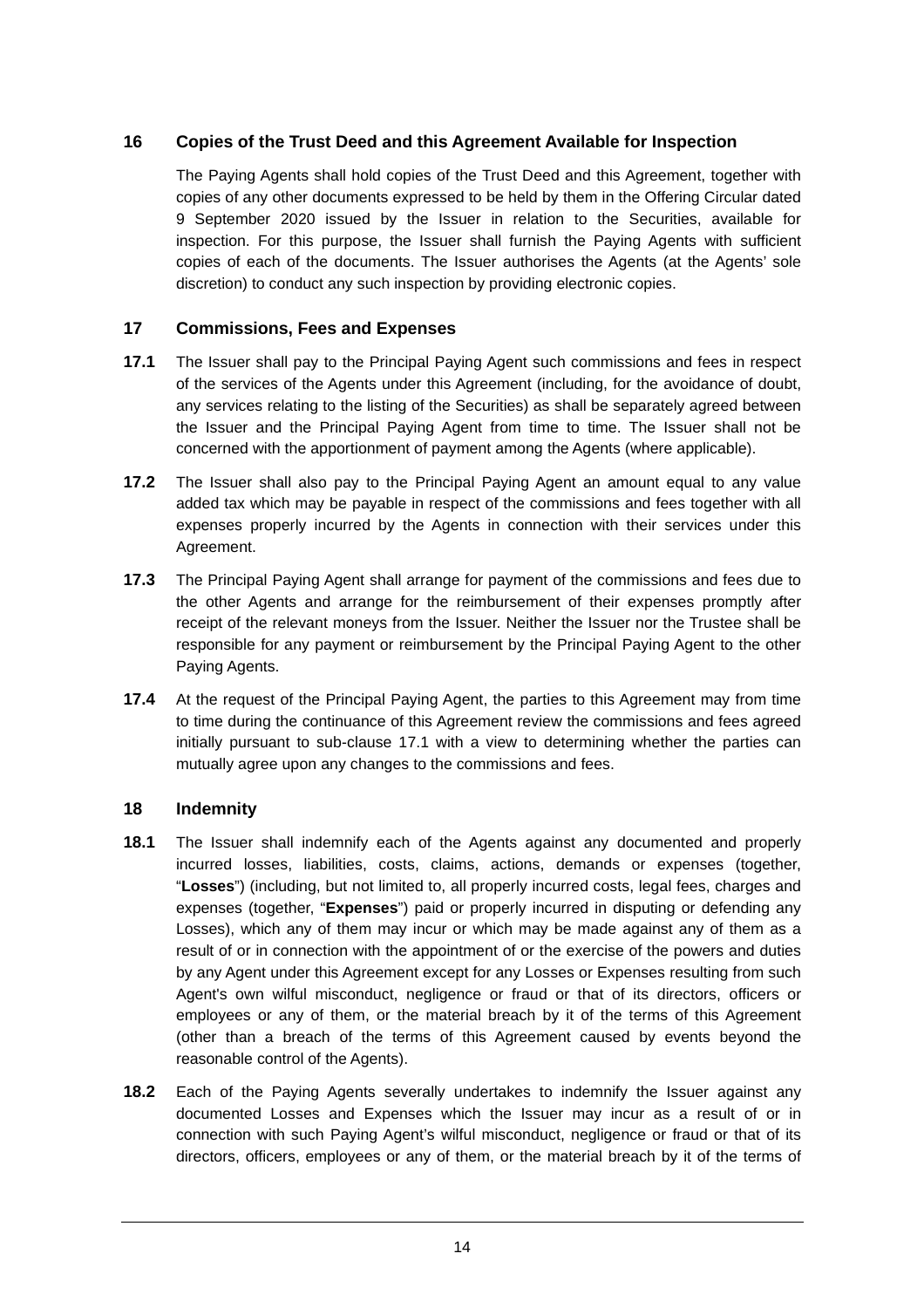this Agreement (other than a breach of the terms of this Agreement caused by events beyond the reasonable control of the Agents).

- **18.3** Notwithstanding any provision of this Agreement to the contrary, the Agents shall not in any event be liable for any special, indirect, punitive or consequential loss or special damages or other damage of any kind whatsoever or for loss of business, goodwill, opportunity or profit, whether or not foreseeable, even if the Agents have been advised of the likelihood of such loss or damage and regardless of whether the claim for loss or damage is made in negligence, for breach of contract or otherwise.
- **18.4** The indemnities set out above shall survive any termination of this Agreement and the removal or resignation of the Agents.

### **19 Repayment by Principal Paying Agent**

Sums paid by or by arrangement with the Issuer to the Principal Paying Agent pursuant to the terms of this Agreement shall not be required to be repaid to the Issuer unless and until any Security or Coupon becomes void under the provisions of Condition 9 (*Prescription*) but in that event the Principal Paying Agent shall forthwith repay to the Issuer sums equivalent to the amounts which would otherwise have been payable in respect of the relevant Security or Coupon.

### **20 Conditions of Appointment**

- **20.1** Save as provided in Clause 7 and in sub-clause 20.3 of this clause, the Principal Paying Agent shall be entitled to deal with money paid to it by the Issuer for the purposes of this Agreement in the same manner as other money paid to a banker by its customers and such moneys shall not be held in accordance with the client money rules of the Financial Conduct Authority and shall not be liable to account to the Issuer for any interest or other amounts in respect of the money. No money held by any Paying Agent need be segregated except as required by law.
- **20.2** Save as provided in Clause 7, in acting under this Agreement and in connection with the Securities and the Coupons, the Agents shall act solely as agents of the Issuer and will not assume any obligations towards or relationship of agency or trust or fiduciary duty for or with any of the owners or holders of the Securities or the Coupons.
- **20.3** No Paying Agent shall exercise any right of set-off or lien against the Issuer or any holders of Securities or Coupons in respect of any moneys payable to or by it under the terms of this Agreement.
- **20.4** Except as otherwise permitted in the Conditions or as ordered by a court of competent jurisdiction or required by law or otherwise instructed by the Issuer with the approval of the Trustee, each of the Agents shall be entitled to treat the holder of any Security or Coupon as the absolute owner for all purposes (whether or not the Security or Coupon shall be overdue and notwithstanding any notice of ownership or other writing on the Security or Coupon or any notice of previous loss or theft of the Security or Coupon).
- **20.5** The Agents shall be obliged to perform such duties and only such duties as are set out in this Agreement and the Securities and no implied duties or obligations shall be read into this Agreement or the Securities against the Agents other than the duty to act honestly and in good faith and to exercise the diligence of a reasonably prudent agent in comparable circumstances.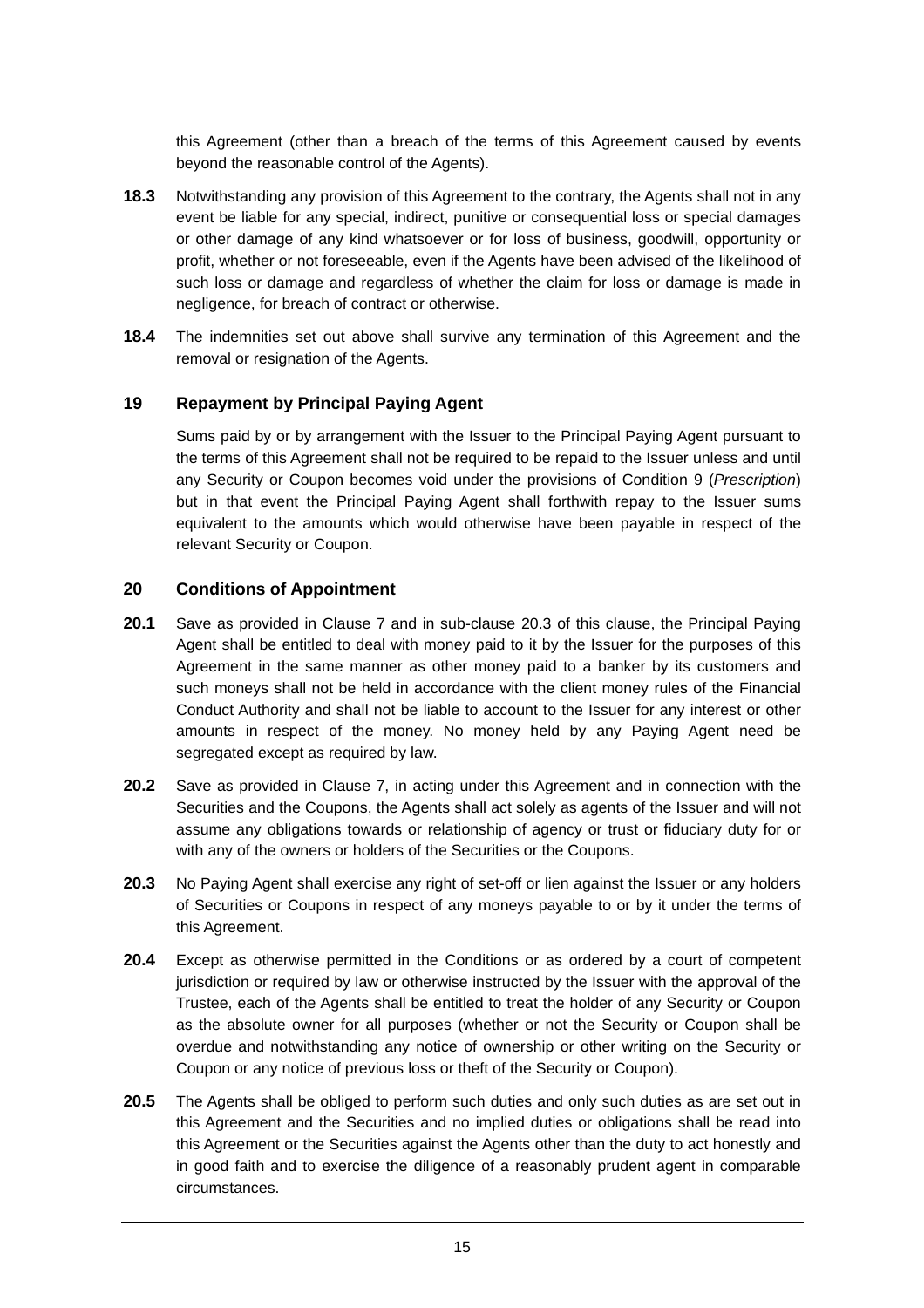- **20.6** The Principal Paying Agent may consult with legal and other professional advisers and the opinion of the advisers shall be full and complete protection in respect of action taken, omitted or suffered under this Agreement in good faith and in accordance with the opinion of the advisers.
- **20.7** Each of the Agents shall be protected and shall incur no liability for or in respect of action taken, omitted or suffered in reliance upon any notices, instruction, information, report, request or order from the Issuer, the Trustee or any document which it believes acting in good faith to be genuine and to have been delivered by the proper party or parties or upon written instructions from the Issuer or the Trustee. The Issuer shall provide additional information to the Agents upon request.
- **20.8** Any of the Agents, their officers, directors or employees may become the owner of, or acquire any interest in, Securities or Coupons with the same rights that it or he would have if the Agent concerned were not appointed under this Agreement, and may engage or be interested in any financial or other transaction with the Issuer or the Trustee, and may act on, or as depositary, trustee or agent for, any committee or body of holders of Securities or Coupons or other obligations of the Issuer, as freely as if the Agent were not appointed under this Agreement.
- **20.9** The Principal Paying Agent shall not be under any obligation risk or expend its own funds or to take any action under this Agreement which it expects will result in any expense or liability accruing to it, the payment of which within a reasonable time is not, in its opinion, assured to it.
- **20.10** Each party shall provide as soon as reasonably practicable on request to any Agent such information as it shall reasonably require for the purpose of the discharge or exercise of its duties herein.
- **20.11** No Agent shall be under any obligation to monitor or supervise, enquire about or satisfy itself as to the functions or act of any of the parties and shall be entitled to assume, in the absence of express notice in writing to the contrary, that each other party is properly performing and complying with its obligations under the documents to which it is party and that no event has occurred whereby the Securities have become due and payable. No Agent shall be liable for a breach by any other party to a Transaction Document, or the occurrence of any such event.
- **20.12** No Agent shall be obliged to do anything that would or might in its reasonable opinion be contrary to any law of any jurisdiction or any directive or regulation of any agency of any state or any internal policy relating to "know your customer" requirements or anti-money laundering or which would or might otherwise render it liable to any person or cause it to act in a manner which might prejudice its interests and may do anything which is, in its reasonable opinion, necessary to comply with any such law, directive or regulation or internal policy.
- **20.13** Each Agent may employ and pay an agent or delegate selected by it to transact or conduct, or concur in transacting or conducting, any business or to do or concur in doing all acts required to be done by that Agent and, provided that the Agent shall have exercised reasonable care in the selection of any such agent or delegate, the Agent shall not be in any way responsible for any liability incurred by reason of any misconduct or default on the part of any such agent or delegate or be bound to supervise the proceedings or acts of any such agent or delegate.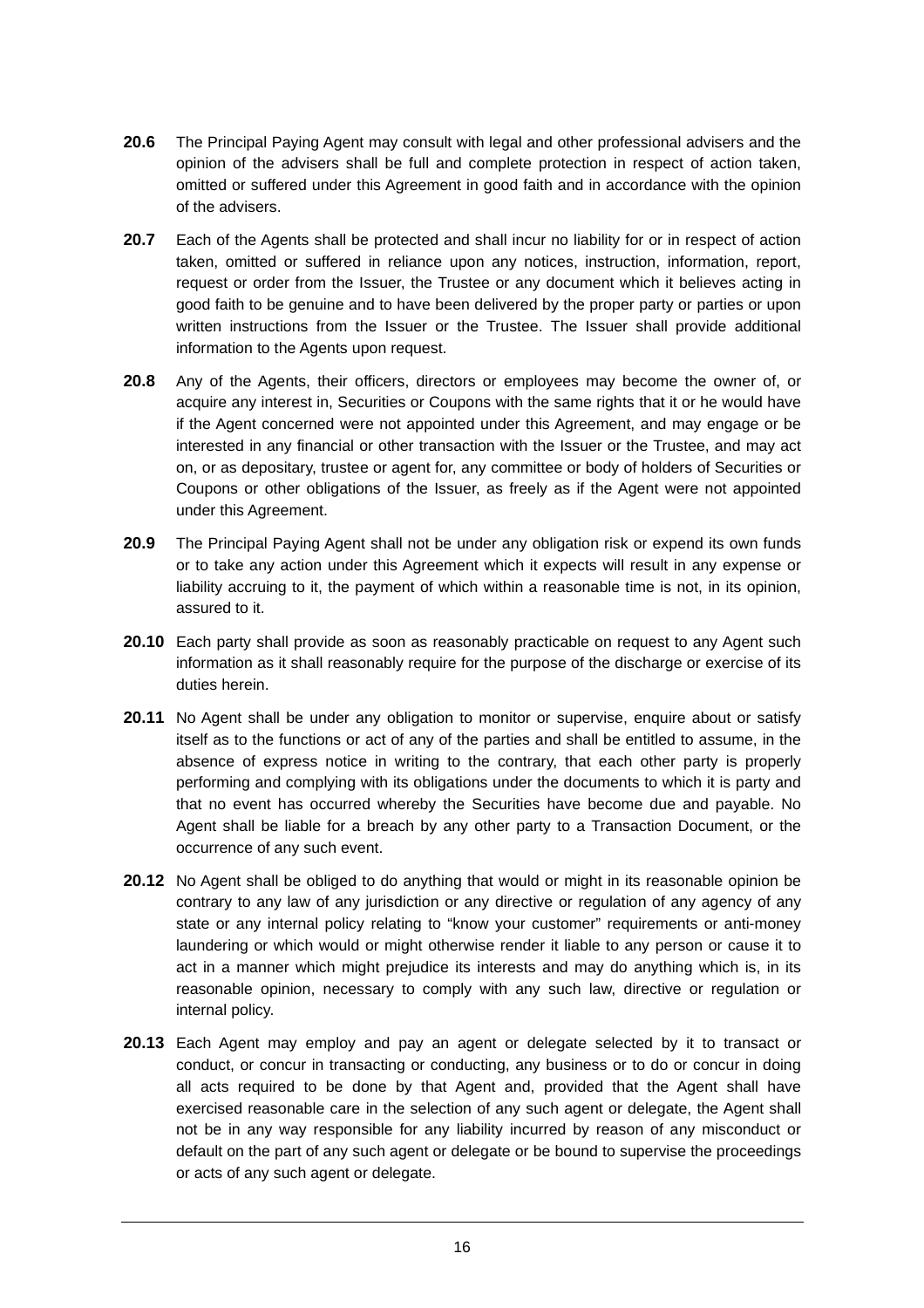- **20.14** Whenever in the performance of its duties under this Agency Agreement or the Conditions, an Agent shall deem it reasonably desirable that any matter be established by the Issuer or any other party prior to taking any action or refraining from any action of suffering any action under this Agency Agreement, the matter shall be deemed to be conclusively established by a certificate signed by two directors of the Issuer or the Trustee and delivered to the relevant Agent and the certificate shall be a full authorisation to such Agent for any action taken or not taken or suffered in good faith by it under the provisions of this Agreement in reliance upon the certificate.
- **20.15** Notwithstanding anything to the contrary in the Trust Deed or the Agency Agreement, the Agents shall not be liable to any person for any matter or thing done or omitted in any way in connection with the Trust Deed or Agency Agreement save in relation to its own negligence, wilful misconduct or fraud or that of its directors, officers or employees or any of them, or the material breach by it of the terms of this Agreement (other than a breach of the terms of this Agreement caused by events beyond the reasonable control of the Agents).
- **20.16** Notwithstanding anything in this Agreement to the contrary, the Agents shall not be responsible or liable for any delay or failure to perform under this Agreement or for any losses resulting, in whole or in part, from or caused by any event beyond the reasonable control of the Agents including without limitation: strikes, work stoppages, acts of war, terrorism, epidemic, acts of God, governmental actions, exchange or currency controls or restrictions, devaluations or fluctuations, interruption, loss or malfunction of utilities, communications or any computer (software or hardware) services, the application of any law or regulation in effect now or in the future, or any event in the country in which the relevant duties under this Agreement are performed, (including, but not limited to, nationalisation, expropriation or other governmental actions, regulation of the banking or securities industry, sanctions imposed at national or international level or market conditions) which may affect, limit, prohibit or prevent the performance in full or in part of such duties until such time as such law, regulation or event shall no longer affect, limit, prohibit or prevent such performance (in full or in part) and in no event shall the Agents be obliged to substitute another currency for a currency whose transferability, convertibility or availability has been affected, limited, prohibited or prevented by such law, regulation or event.

### **21 Communication With Agents**

A copy of all communications relating to the subject matter of this Agreement between the Issuer or the Trustee and any of the Agents other than the Principal Paying Agent shall be sent to the Principal Paying Agent.

### **22 Termination of Appointment**

- **22.1** The Issuer may, with the prior written approval of the Trustee, terminate the appointment of any Agent at any time and/or appoint additional or other Agents by giving to the Agent whose appointment is concerned and, where appropriate, the Principal Paying Agent at least 60 days prior written notice to that effect provided that so long as any of the Securities is outstanding:
	- **22.1.1** in the case of a Paying Agent, the notice shall not expire less than 45 days before any due date for the payment of interest; and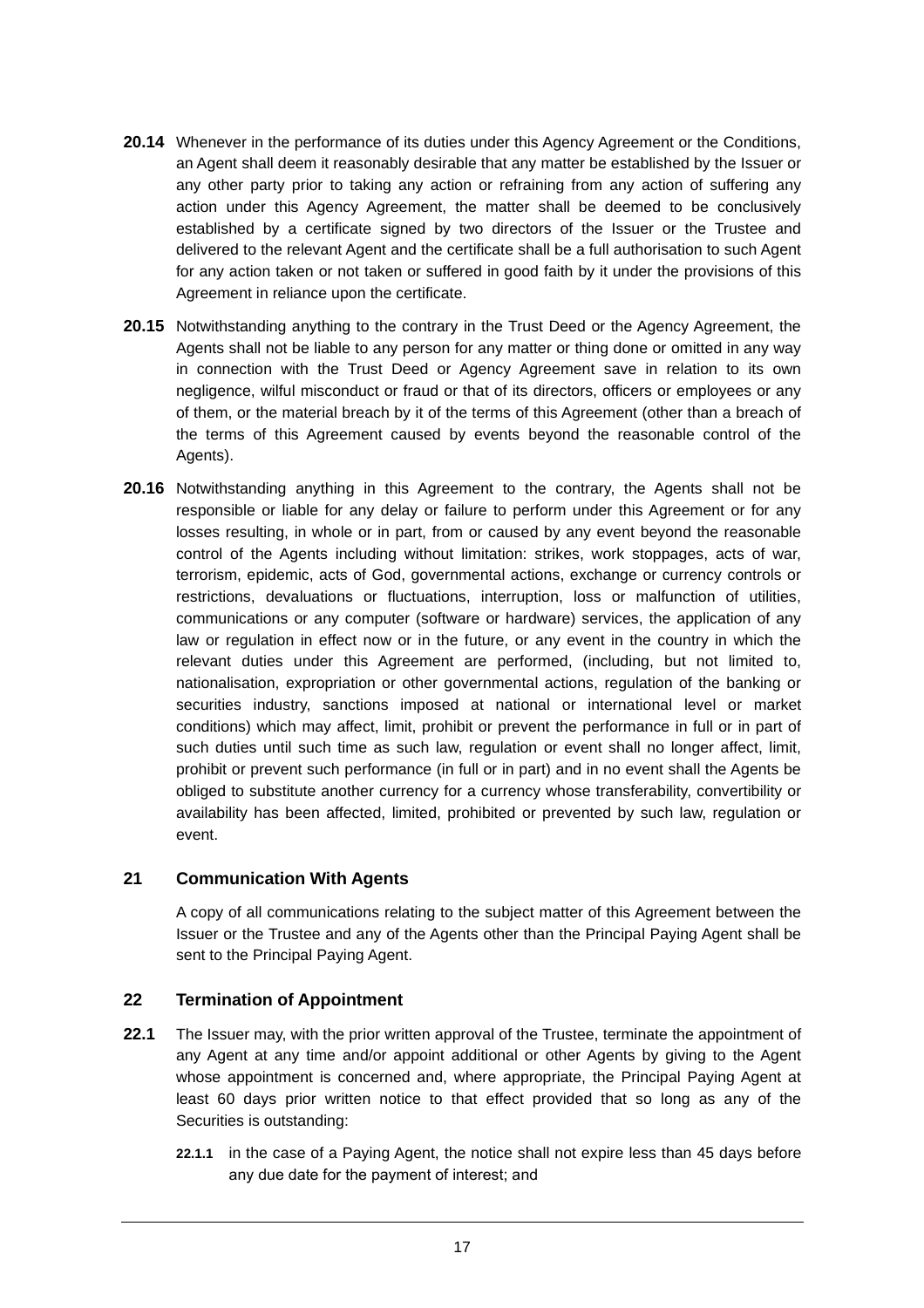- **22.1.2** notice shall be given under Condition 12 (*Notices*) at least 30 days before the removal or appointment of a Paying Agent.
- **22.2** Notwithstanding the provisions of sub-clause 22.1, if at any time:
	- **22.2.1** an Agent becomes incapable of acting, or is adjudged bankrupt or insolvent, or files a voluntary petition in bankruptcy or makes an assignment for the benefit of its creditors or consents to the appointment of an administrator, liquidator or administrative or other receiver of all or any substantial part of its property, or if an administrator, liquidator or administrative or other receiver of it or of all or a substantial part of its property is appointed, or it admits in writing its inability to pay or meet its debts as they may mature or suspends payment of its debts, or if an order of any court is entered approving any petition filed by or against it under the provisions of any applicable bankruptcy or insolvency law or if a public officer takes charge or control of the Agent or of its property or affairs for the purpose of rehabilitation, administration or liquidation; or
	- **22.2.2** in the case of the Agent Bank, it fails to determine and/or publish the Calculations as provided in the Conditions and this Agreement,

the Issuer may, with the prior written approval of the Trustee, forthwith without notice, terminate the appointment of the relevant Agent, in which event (save with respect to the termination of the appointment of the Agent Bank) notice shall be given to the Securityholders under Condition 12 (*Notices*) as soon as is practicable.

- **22.3** The termination of the appointment of an Agent under this Agreement shall not entitle the Agent to any amount by way of compensation but shall be without prejudice to any amount then accrued due.
- **22.4** All or any of the Agents may resign their respective appointments under this Agreement at any time (without giving any reason and without liability for any costs incurred in connection therewith) by giving to the Issuer and, where appropriate, the Principal Paying Agent at least 60 days' prior written notice to that effect provided that, so long as any of the Securities is outstanding, the notice shall not, in the case of a Paying Agent, expire less than 45 days before any due date for the payment of interest. Following receipt of a notice of resignation from a Paying Agent, the Issuer shall promptly, and in any event not less than 30 days before the resignation takes effect, give notice to the Securityholders under Condition 12 (*Notices*). If the Principal Paying Agent or Agent Bank shall resign or be removed pursuant to sub-clauses 22.1 or 22.2 above or in accordance with this sub-clause 22.4, the Issuer shall promptly and in any event within 30 days appoint a successor in accordance with sub-clause 22.1. If the Issuer fails to appoint a successor within such period, the Principal Paying Agent or Agent Bank may select (at the cost of the Issuer) a leading bank approved by the Trustee to act as Principal Paying Agent or Agent Bank hereunder and the Issuer shall appoint that bank as the successor Principal Paying Agent or Agent Bank.
- **22.5** Notwithstanding the provisions of sub-clauses 22.1, 22.2 and 22.4, so long as any of the Securities is outstanding, the termination of the appointment of an Agent (whether by the Issuer or by the resignation of the Agent) shall not be effective unless upon the expiry of the relevant notice there is:

**22.5.1** a Principal Paying Agent;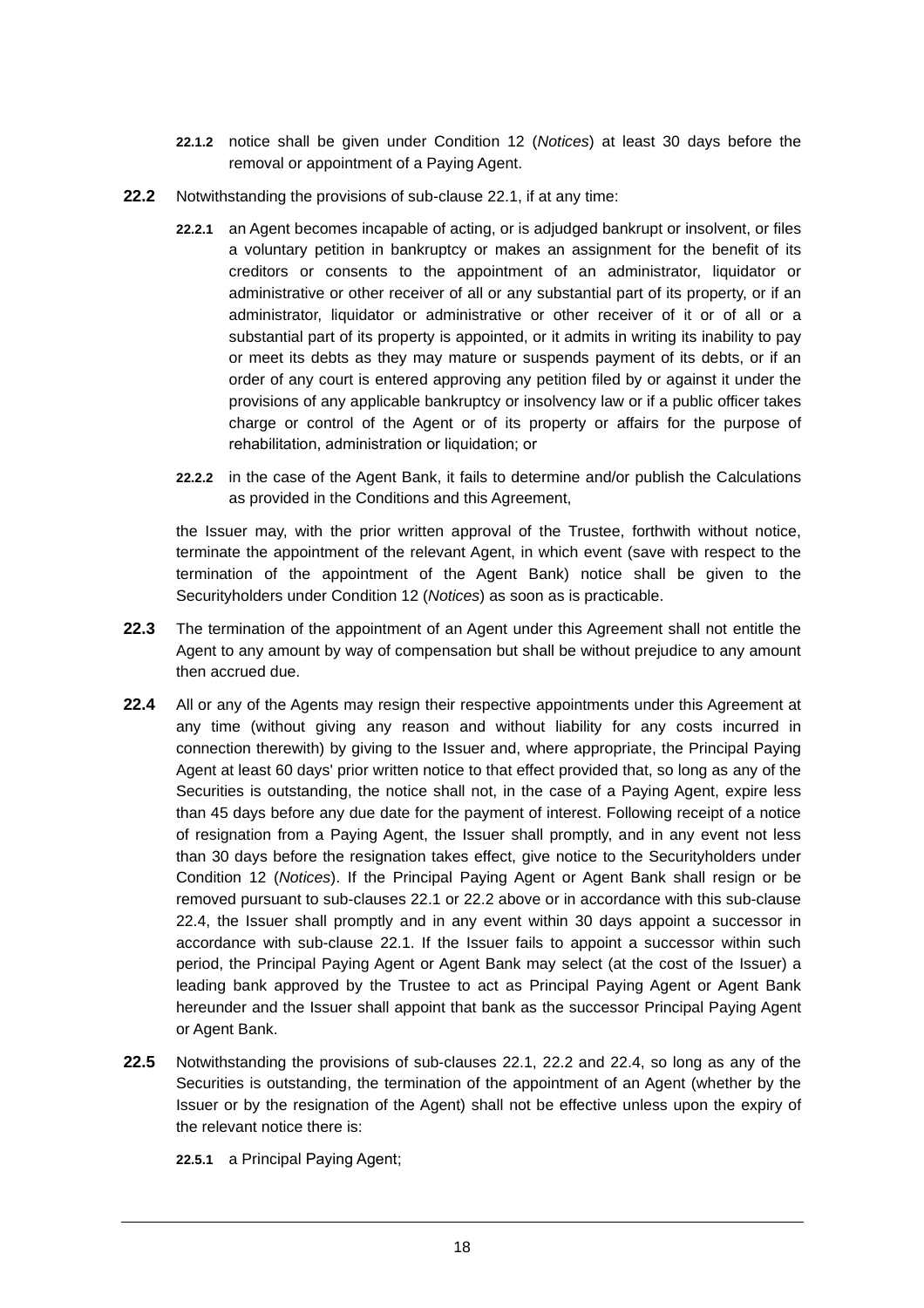- **22.5.2** a Paying Agent in a jurisdiction within Europe, other than the jurisdiction in which the Issuer is incorporated; and
- **22.5.3** an Agent Bank.
- **22.6** Any successor Agent shall execute and deliver to its predecessor, the Issuer and, where appropriate, the Principal Paying Agent an instrument accepting the appointment under this Agreement, and the successor Agent, without any further act, deed or conveyance, shall become vested with all the authority, rights, powers, trusts, immunities, duties and obligations of the predecessor with like effect as if originally named as an Agent.
- **22.7** If the appointment of a Paying Agent under this Agreement is terminated (whether by the Issuer or by the resignation of the Paying Agent), the Paying Agent shall on the date on which the termination takes effect deliver to its successor Paying Agent (or, if none, the Principal Paying Agent) all Securities and Coupons surrendered to it but not yet destroyed and all copies of records concerning the Securities and Coupons maintained by it (except such documents and records as it is obliged by law or regulation to retain or not to release) and pay to its successor Paying Agent (or, if none, to the Principal Paying Agent) the amounts (if any) held by it in respect of Securities or Coupons which have become due and payable but which have not been presented for payment, but shall have no other duties or responsibilities under this Agreement.
- **22.8** If the Principal Paying Agent or any of the other Paying Agents shall change its specified office, it shall give to the Issuer, the Trustee and, where appropriate, the Principal Paying Agent not less than 45 days prior written notice to that effect giving the address of the new specified office. As soon as practicable thereafter and in any event at least 30 days before the change, the Principal Paying Agent shall give to the Securityholders on behalf of and at the expense of the Issuer notice of the change and the address of the new specified office under Condition 12 (*Notices*).
- **22.9** A corporation into which any Agent for the time being may be merged or converted or a corporation with which the Agent may be consolidated or a corporation resulting from a merger, conversion or consolidation to which the Agent shall be a party shall, to the extent permitted by applicable law, be the successor Agent under this Agreement without the execution or filing of any paper or any further act on the part of any of the parties to this Agreement. Notice of any merger, conversion or consolidation shall forthwith be given to the Issuer, the Trustee and, where appropriate, the Principal Paying Agent.

### **23 Meetings of Securityholders**

- **23.1** The provisions of Schedule 3 to the Trust Deed shall apply to meetings of the Securityholders and shall have effect in the same manner as if set out in this Agreement.
- **23.2** Without prejudice to sub-clause 23.1, each of the Paying Agents shall, on the request of any holder of Securities, issue voting certificates if so required by the Trustee, with reasonable proof satisfactory to the Trustee of their due execution on behalf of the Paying Agent under the provisions of Schedule 3 to the Trust Deed and shall forthwith give notice to the Issuer and the Trustee of any revocation or amendment of a voting certificate or block voting instruction. Each Paying Agent shall keep a full and complete record of all voting certificates and block voting Instructions issued by it and shall, not less than 24 hours before the time appointed for holding any meeting or adjourned meeting, deposit at such place as the Trustee shall designate or approve full particulars of all voting certificates and block voting instructions issued by it in respect of any meeting or adjourned meeting.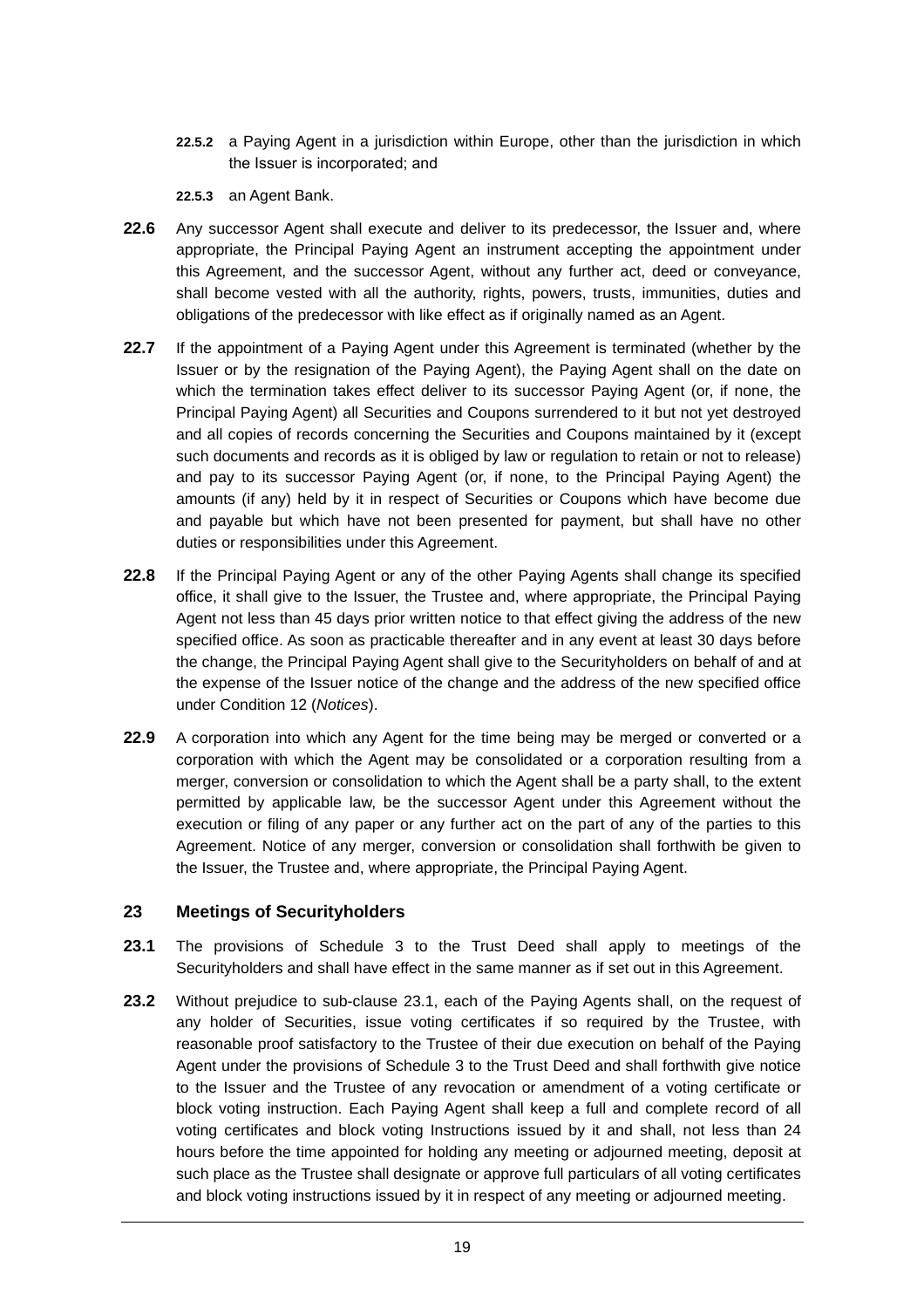# **24 Definitions**

As used herein:

- (a) the expression "**Trustee**" means and includes any trustee or trustees of the Trust Deed;
- (b) the expressions "**Principal Paying Agent**", "**Paying Agents**", "**Agent Bank**" and "**Agents**" mean and include each Principal Paying Agent, Paying Agent, Agent Bank and Agent from time to time appointed to exercise the powers and undertake the duties hereby conferred and imposed upon the Principal Paying Agent, Paying Agents, Agent Bank and Agents and notified to the Securityholders in accordance with Clause 22; and
- (c) the expression "**specified office**" means the offices specified in Clause 25 or such other specified offices as may from time to time be duly notified pursuant to that clause.

### **25 Notices**

**25.1** Any notice required to be given under this Agreement to any of the parties shall be in English and shall delivered by electronic email, in person, sent pre-paid post (first class if inland, first class airmail if overseas) or by facsimile addressed to: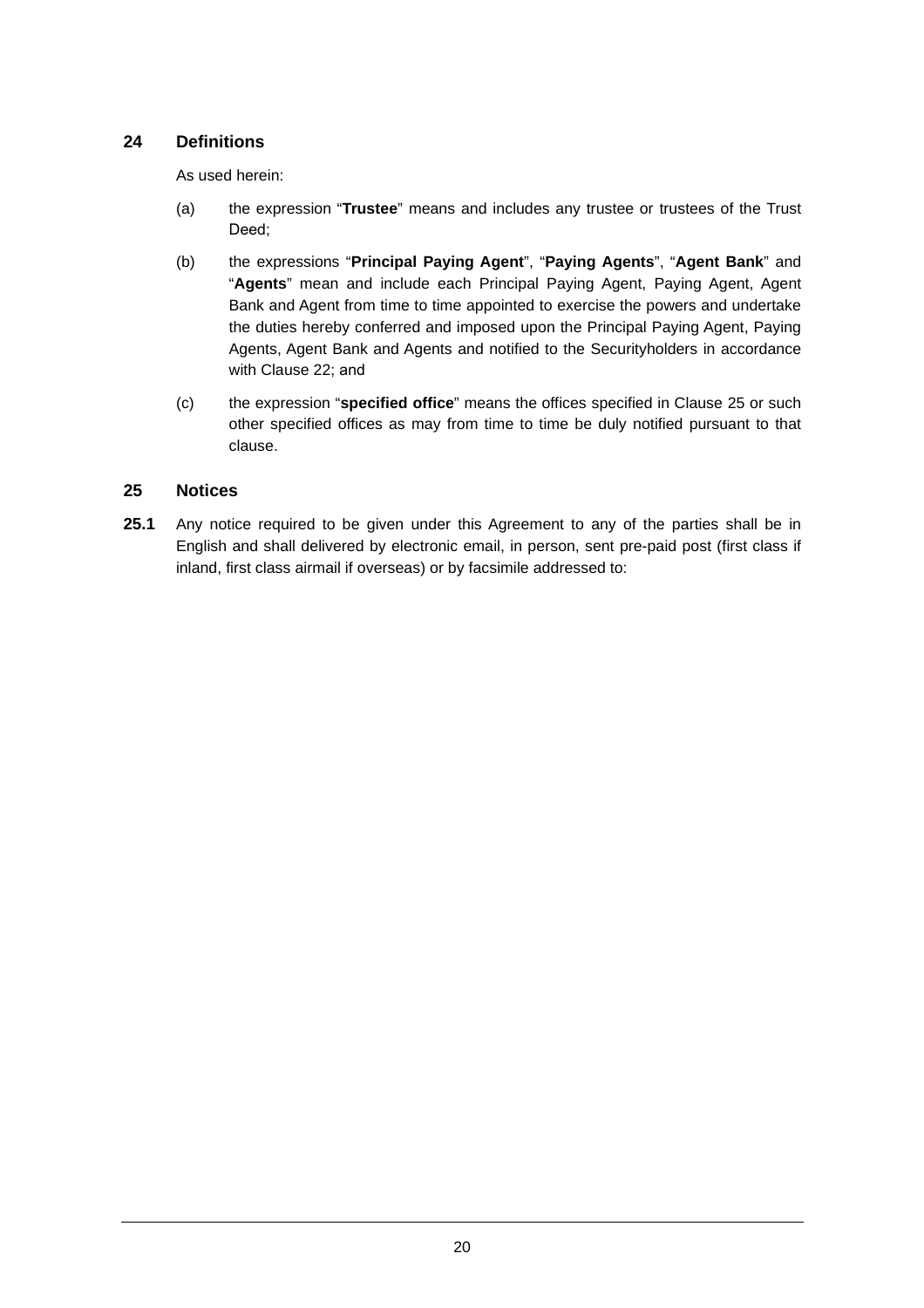| The Issuer:  | <b>ENEL</b> - Società per Azioni<br>Viale Regina Margherita 137<br>00198 Rome<br>Italy |                                                                                                                                                 |  |
|--------------|----------------------------------------------------------------------------------------|-------------------------------------------------------------------------------------------------------------------------------------------------|--|
|              |                                                                                        |                                                                                                                                                 |  |
|              | Facsimile No:                                                                          | +39 06 8305 7100                                                                                                                                |  |
|              | Email:                                                                                 | capital.markets@enel.com<br>nicole.dellavedova@enel.com<br>leonardo.vagaggini@enel.com<br>giovanni.niero@enel.com<br>laura.mantellassi@enel.com |  |
|              | Attention:                                                                             | Nicole Della Vedova, Laura<br>Mantellassi, Leonardo Vagaggini,<br>Giovanni Niero                                                                |  |
| The Trustee: | <b>BNY Mellon Corporate Trustee Services Limited</b>                                   |                                                                                                                                                 |  |

| . | $\blacksquare$    |
|---|-------------------|
|   | One Canada Square |

| .              |                                               |
|----------------|-----------------------------------------------|
| London E14 5AL |                                               |
| United Kingdom |                                               |
| Facsimile No:  | +44 (0) 20 7964 2509                          |
| Attention:     | <b>Trustee Administration Manager</b><br>ENEL |

| The Principal Paying Agent<br>and the Agent Bank: | The Bank of New York Mellon, London Branch |                                                   |
|---------------------------------------------------|--------------------------------------------|---------------------------------------------------|
|                                                   | Facsimile No:                              | +44 (0) 20 7964 2533<br>Copy to: +44 1202 689 660 |
|                                                   | Attention:                                 | <b>Corporate Trust Administration ENEL</b>        |

or such other address, e-mail address or number of which notice in writing has been given to the other parties to this Agreement under the provisions of this clause.

Any such notice shall take effect, if sent by electronic mail, on the day of sending (provided no failed delivery message is received), if delivered in person, at the time of delivery, if sent by post, three days in the case of inland post or seven days in the case of overseas post after despatch, and, in the case of facsimile, 24 hours after the time of despatch, provided that in the case of a notice given by facsimile transmission such notice shall forthwith be confirmed by post. The failure of the addressee to receive such confirmation shall not invalidate the relevant notice given by facsimile.

**25.2** The parties hereto accept that some permitted methods of communication are not secure, such as, but without limitation, by facsimile or email or communications delivered through BNY Mellon Connect, CIDD, Nexen or any alternative electronic platform used to submit instructions or other communications and the Agents or any other entity of The Bank of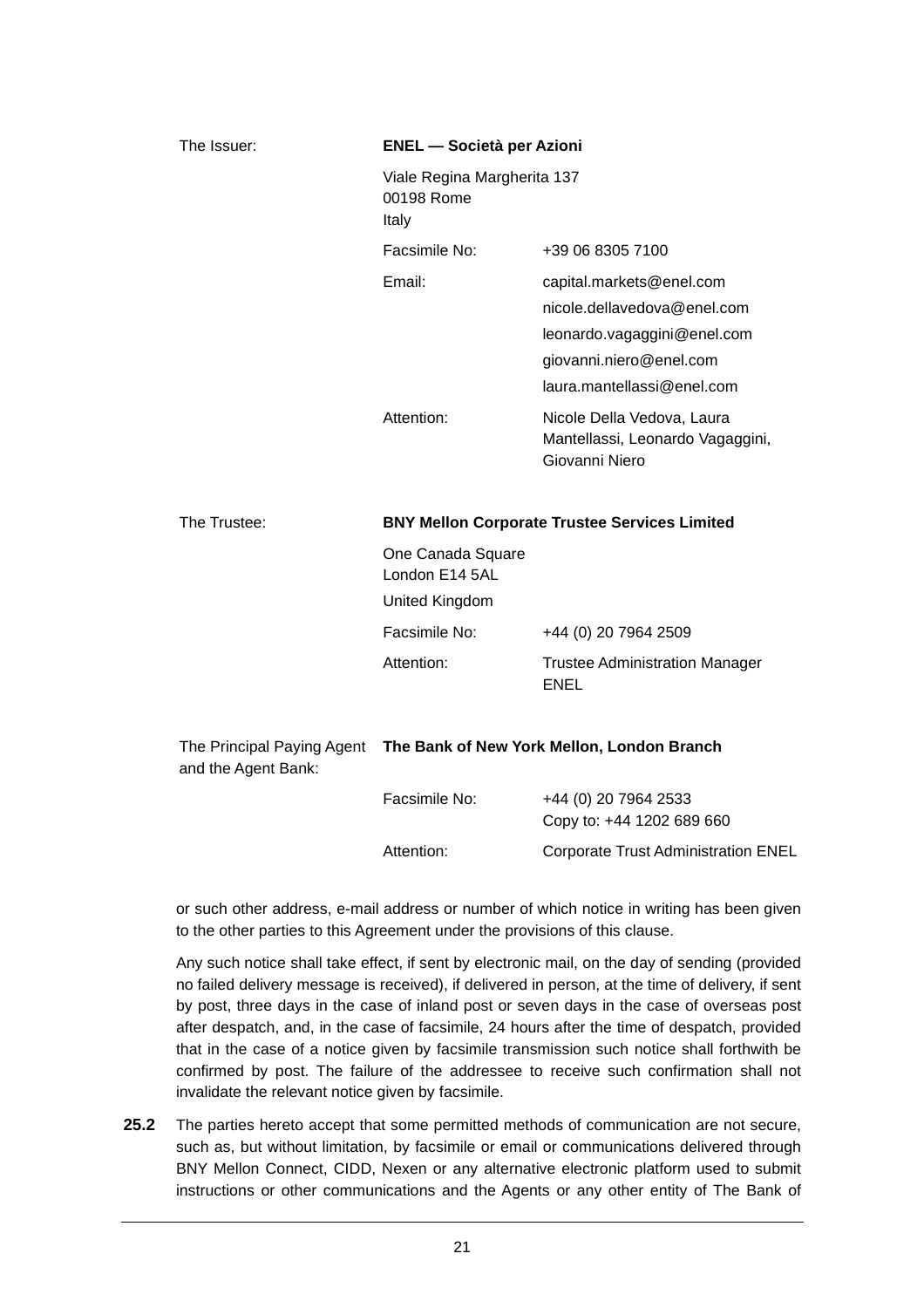New York Mellon Group shall incur no liability for receiving Instructions or other communications believed by it to have been sent or given by an Authorised Person or an appropriate party to the transaction (or authorised representative thereof) or for transmitting data to the Issuer via any such non-secure method. The Issuer or authorised officer of the Issuer shall use all reasonable endeavours to ensure that Instructions transmitted to the Agents or any other entity of The Bank of New York Mellon Group pursuant to this Agreement are complete and correct. Any Instructions shall be conclusively deemed to be valid Instructions from the Issuer or authorised officer of the Issuer to the Agent or any other entity of The Bank of New York Mellon Group for the purposes of this Agreement.

### **26 Taxes and Stamp Duties**

The Issuer agrees to pay any and all stamp and other documentary taxes or duties which may be payable in connection with the execution, delivery, performance and enforcement of this Agreement by any Agent other than in *caso d'uso*, *enunciazione* or voluntary registration pursuant to, respectively, articles 6, 22, 8 of Presidential Decree number 131 of 26 April 1986., which does not relate to enforcement of this Agreement or the protection of the relevant Agent's personal rights.

#### **27 Counterparts**

This Agreement may be executed in any number of counterparts, all of which, taken together, shall constitute one and the same agreement and any party may enter into this Agreement by executing a counterpart.

#### **28 Descriptive Headings**

The descriptive headings in this Agreement are for convenience of reference only and shall not define or limit the provisions of this Agreement.

### **29 Governing Law and Submission to Jurisdiction**

- **29.1** This Agreement and any non-contractual obligations arising out of or in connection with this Agreement are governed by, and shall be construed in accordance with, the laws of England.
- **29.2** The Parties agree that the courts of England are to have jurisdiction to settle any dispute which may arise out of or in connection with this Agreement (including any dispute relating to any non-contractual obligations arising out of or in connection with this Agreement) (the "**Proceedings**") and accordingly submits to the exclusive jurisdiction of the English courts.
- **29.3** The Parties waive any objection to the courts of England on the grounds that they are an inconvenient or inappropriate forum.
- **29.4** The Issuer appoints Law Debenture Corporate Services Limited at its registered office at 100 Wood Street, London EC2V 7EX for the time being as its agent for service of process in England in respect of any Proceedings and undertakes that in the event of it ceasing so to act it will appoint such other person as the Trustee may approve as its agent for that purpose.
- **29.5** The Issuer: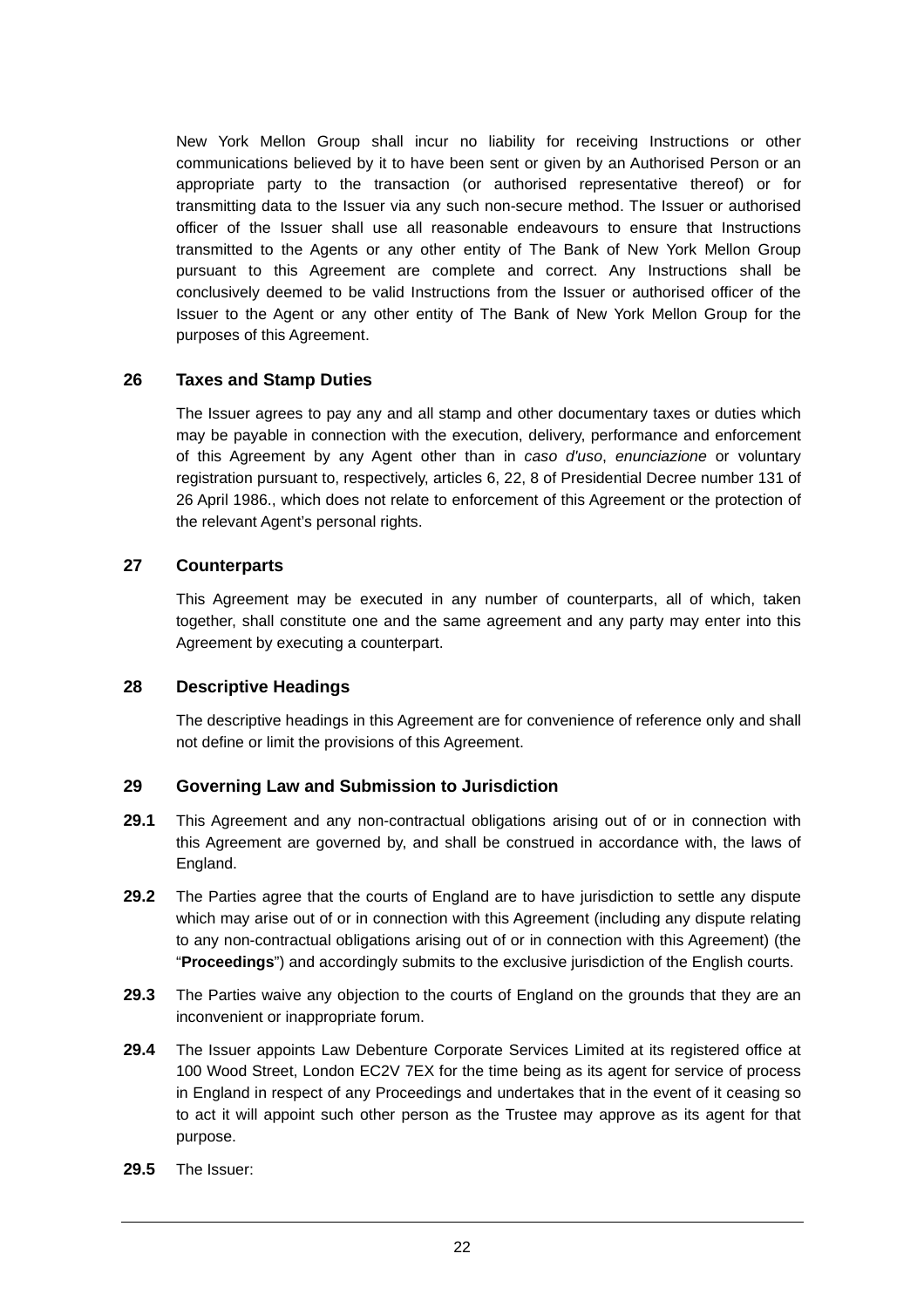- **29.5.1** agrees to procure that, so long as any of the Securities remain liable to prescription, there shall be in force an appointment of such a person approved by the Trustee with an office in London with authority to accept service as aforesaid;
- **29.5.2** agrees that failure by any such person to give notice of such service of process to the Issuer shall not impair the validity of such service or of any judgment based thereon; and
- **29.5.3** agrees that nothing in this Agreement shall affect the right to serve process in any other manner permitted by law.

#### **30 Amendments**

This Agreement may be amended by all of the parties, without the consent of any Securityholder or Couponholder, either:

- (a) for the purpose of curing any ambiguity or of curing, correcting or supplementing any manifest or proven error or any other defective provision contained in this Agreement; or
- (b) in any other manner which the parties may mutually deem necessary or desirable and which shall not be inconsistent with the Conditions and shall not, in the opinion of the Trustee, be materially prejudicial to the interests of the Securityholders.

### **31 Third Party Rights**

No rights are conferred on any person under the Contracts (Rights of Third Parties) Act 1999 to enforce any term of this Agreement, but this does not affect any right or remedy of any person which exists apart from that Act.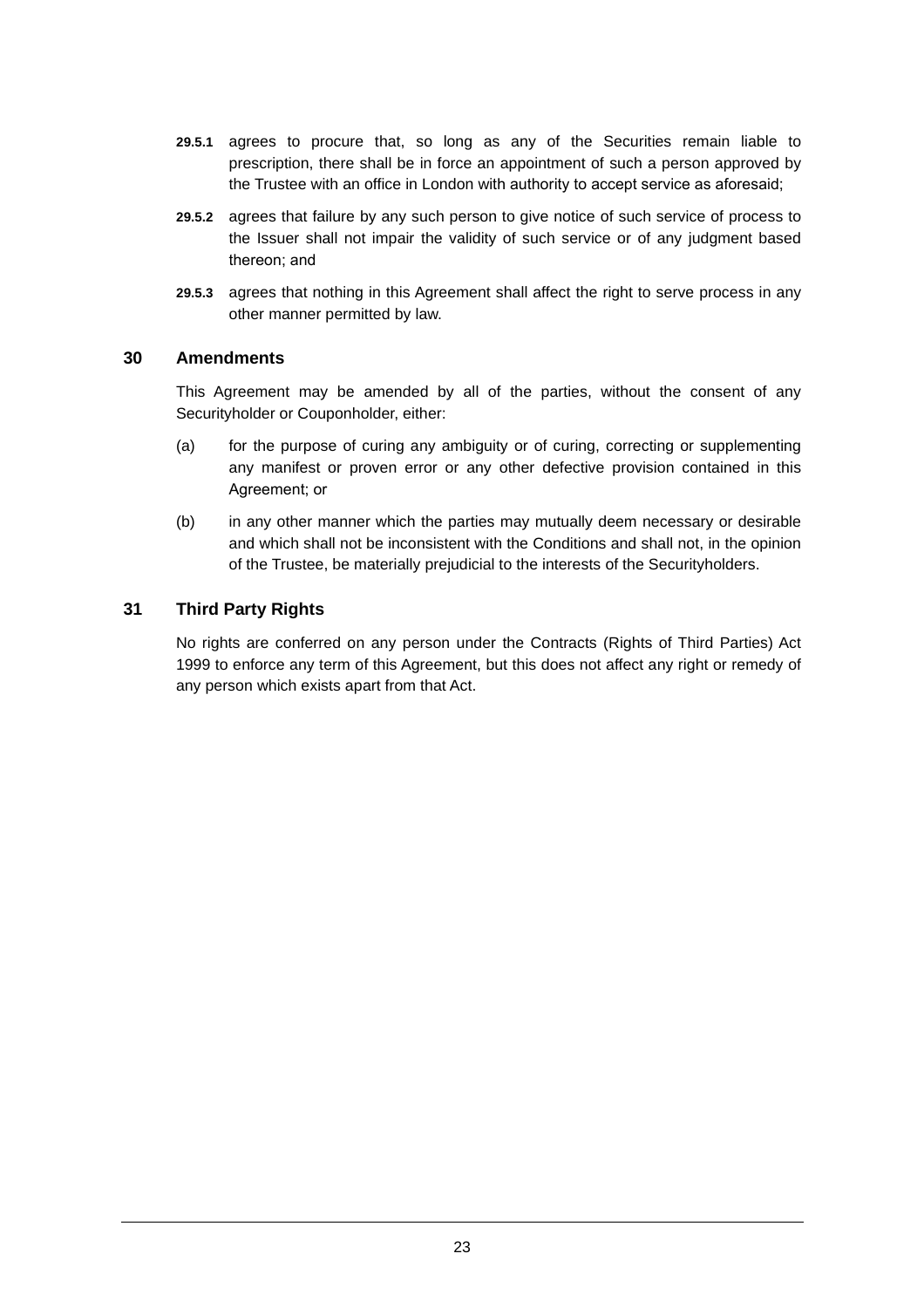# **Schedule 1 Form of Notice**

### **ENEL – Società per Azioni**

#### €600,000,000 Perpetual Non-Call 6.5 Years Capital Securities (ISIN: XS2228373671)

#### (the "**Securities**")

[*Notice to be provided by the Agent Bank to ENEL – Società per Azioni as Issuer, BNY Mellon Corporate Trustee Services Limited as Trustee, The Bank of New York Mellon, London Branch as Principal Paying Agent and (so long as the Securities are listed thereon) any stock exchange or other relevant authority (and so long as the Securities are in global form, each of Euroclear and Clearstream, Luxembourg)*]

Notice is hereby given by The Bank of New York Mellon, London Branch in its capacity as Agent Bank pursuant to clause 9.3 of the Paying Agency Agreement (the "**Agency Agreement**") dated 10 September 2020 among ENEL – Società per Azioni (the "**Issuer**"), BNY Mellon Corporate Trustee Services Limited (the "**Trustee**") and The Bank of New York Mellon, London Branch as Principal Paying Agent and Agent Bank **as follows**:

[*Use Option 1 or Option 2 below as appropriate*]

[*Option 1 in relation to Clause 9.3.1 -* In relation to the Reset Period from and including [*insert date*] to but excluding [*insert date*],

- (a) the EUR 5 year Swap Rate is  $[e]$ ;
- (b) the Prevailing Interest Rate is [●]; and
- (c) the amount of interest payable on [*insert relevant Interest Payment Date*] is €<sup>[•</sup>] per €100,000.]

[*Option 2 in relation to Clause 9.3.3 - insert details of any other rate or amount to be calculated or determined or any rate, amount or quotation to be obtained by the Agent Bank under the Terms and Conditions of the Securities.*]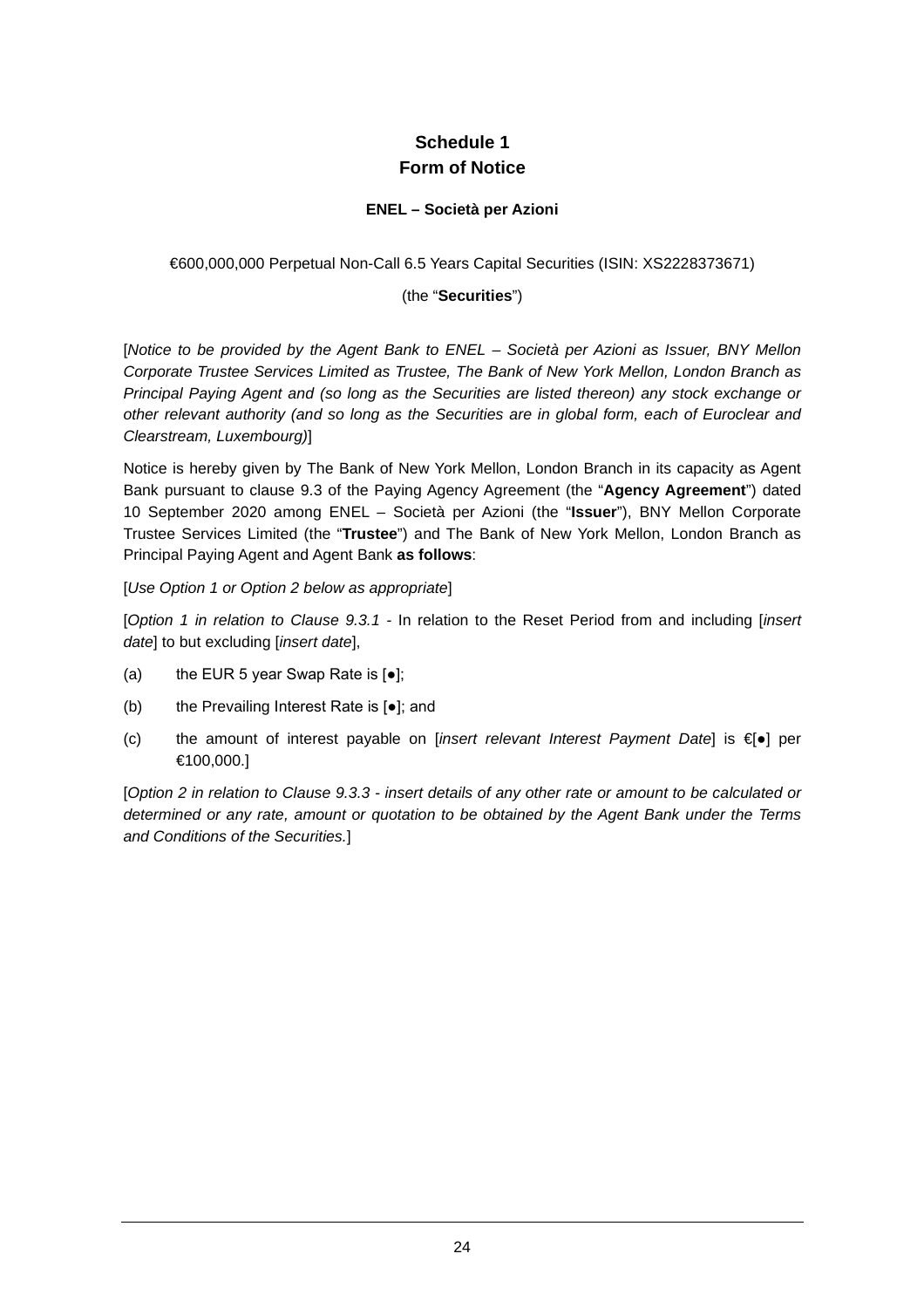**Signed** by each of the parties (or their duly authorised representatives) on the date which appears on the first page.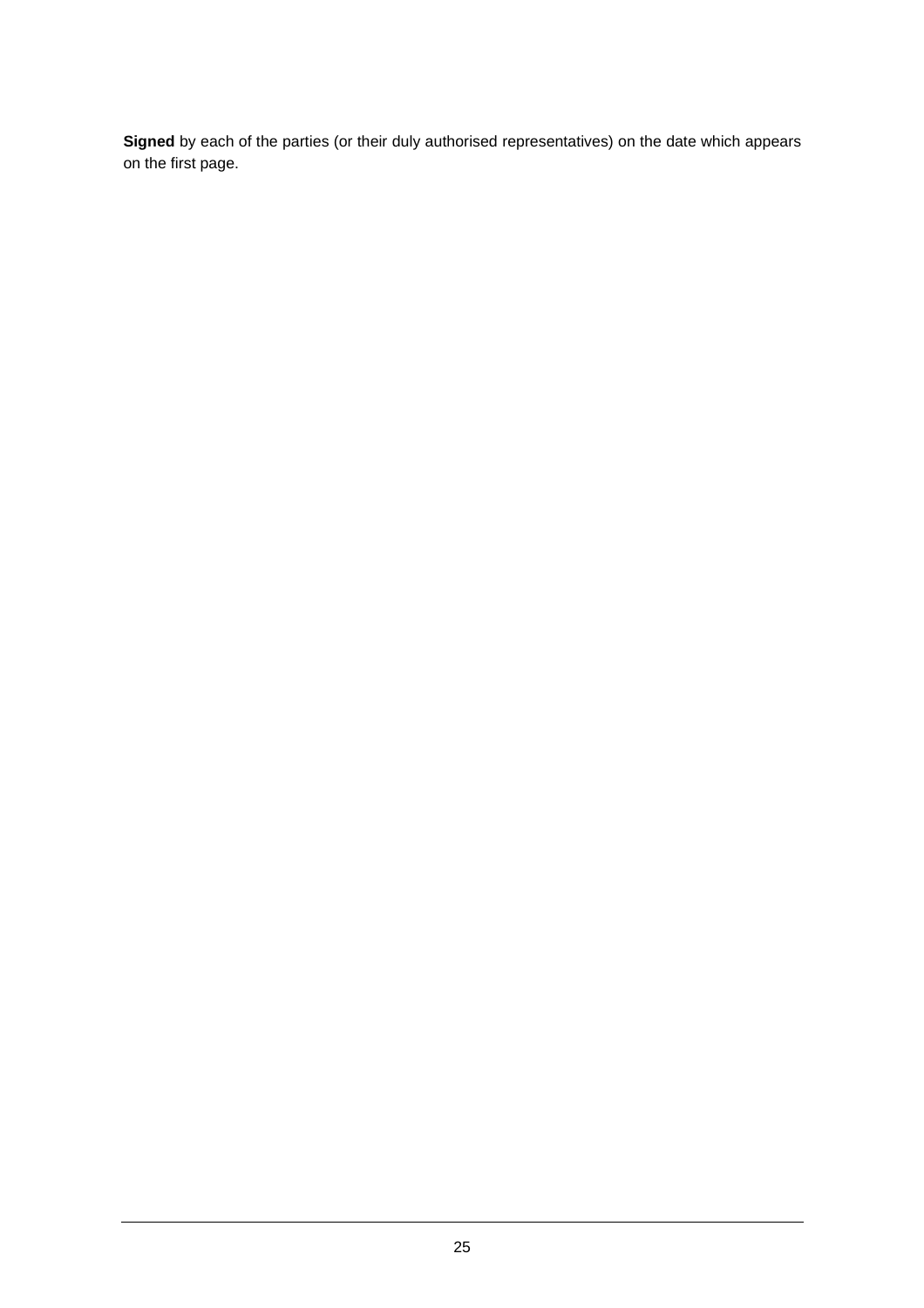# **Signatories**

### **The Issuer**

ENEL – Società per Azioni

By: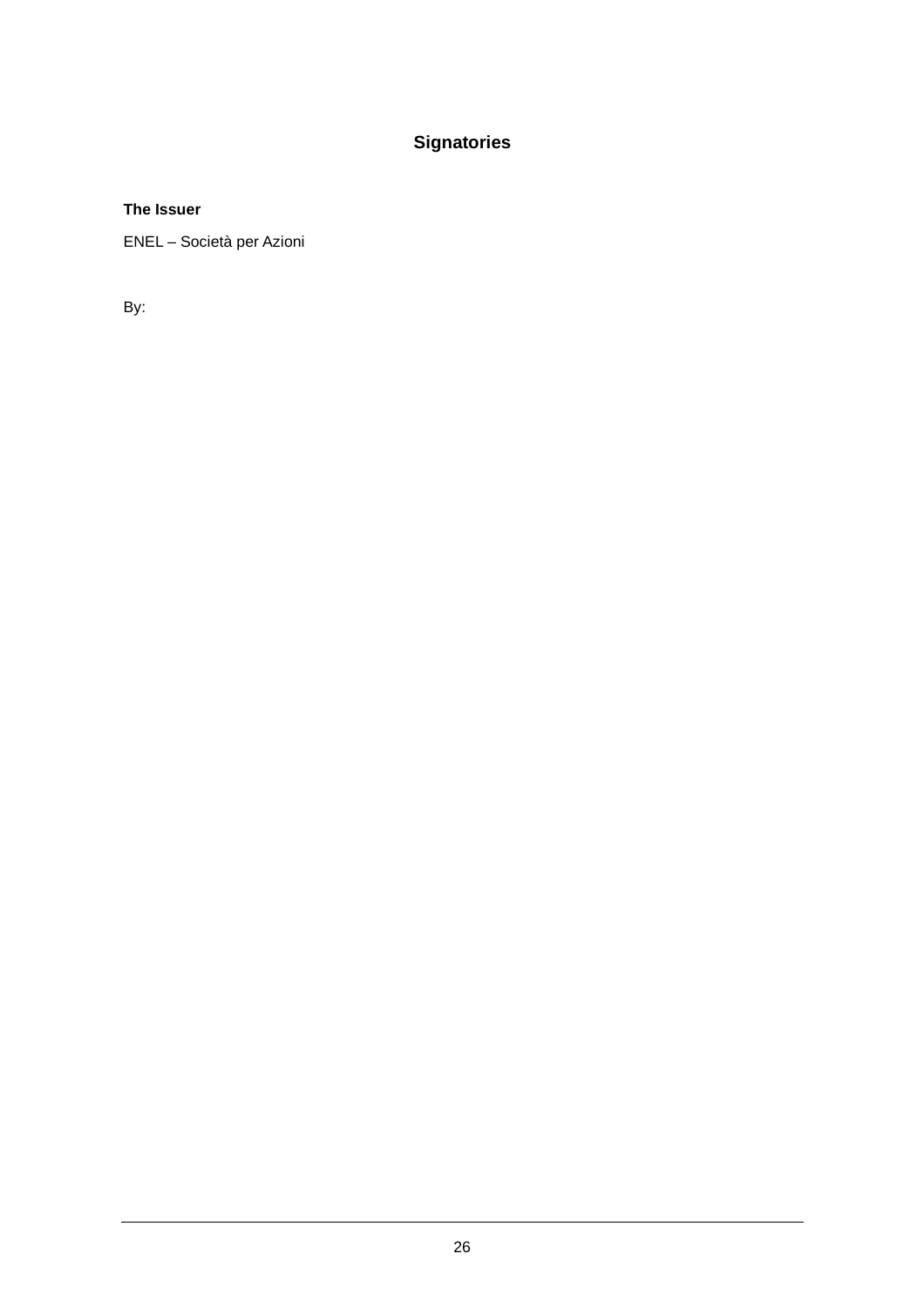### **The Trustee**

signed for and on behalf of

# **BNY Mellon Corporate Trustee Services Limited**

By:

Name:

Title: